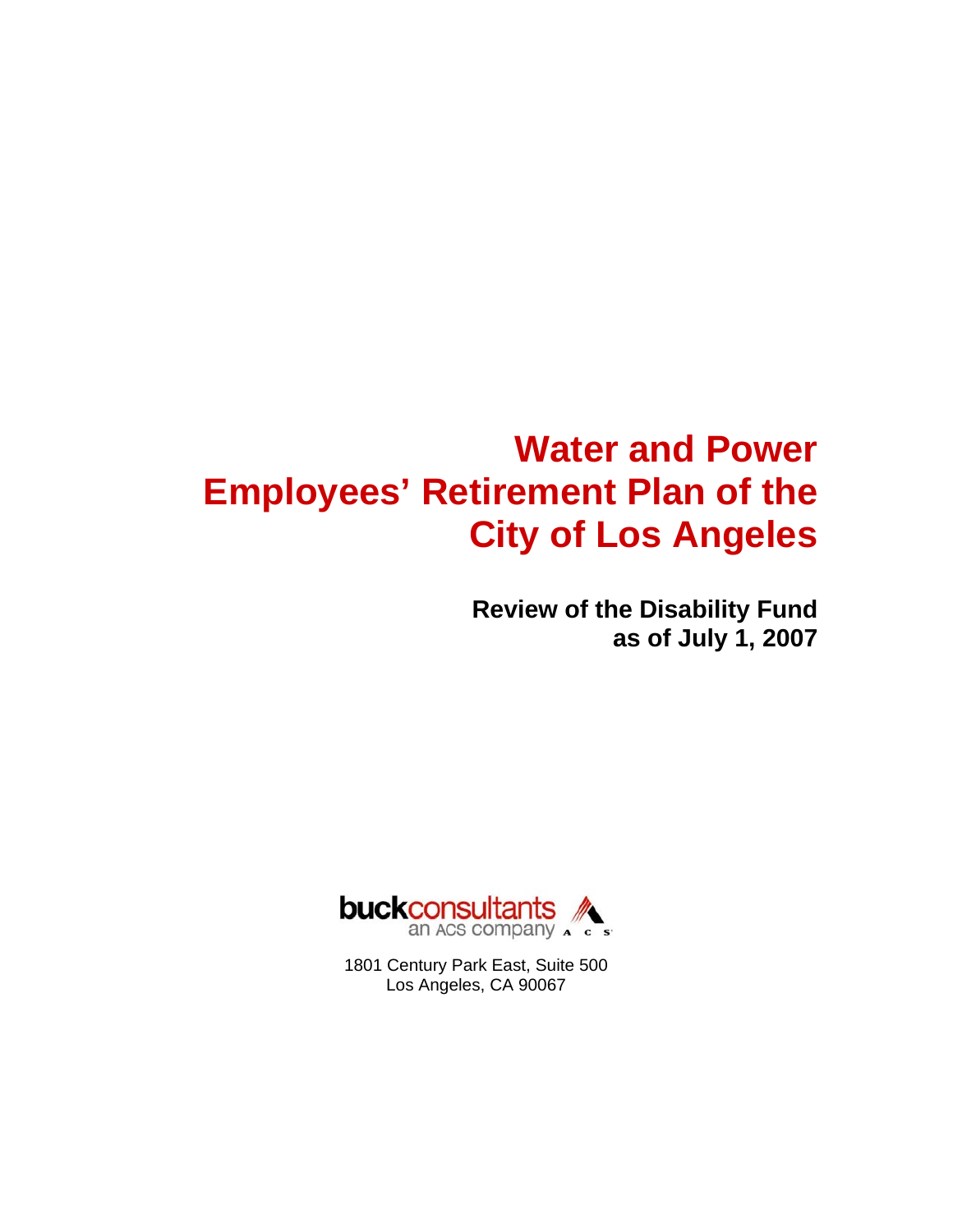

November 28, 2007

Board of Administration Water and Power Employees' Retirement Plan of the City of Los Angeles 111 North Hope Street, Room 357 Los Angeles, CA 90012

#### *Re: July 1, 2007 Review of Disability Fund*

Dear Members of the Board:

We are pleased to submit our review of the Disability Fund as of July 1, 2007. This review is based on financial statements and employee data furnished by the Retirement Office. We would like to take this opportunity to express our appreciation for the courtesy and cooperation accorded to us by the Retirement Office during the course of our work.

We look forward to reviewing this report with you at your next meeting and to answering any questions you may have.

Respectfully submitted,

Kai Litera

Kai Petersen, FSA, MAAA, EA Principal and Consulting Actuary Western Region Retirement Practice Leader

KP:jtm **Enclosure**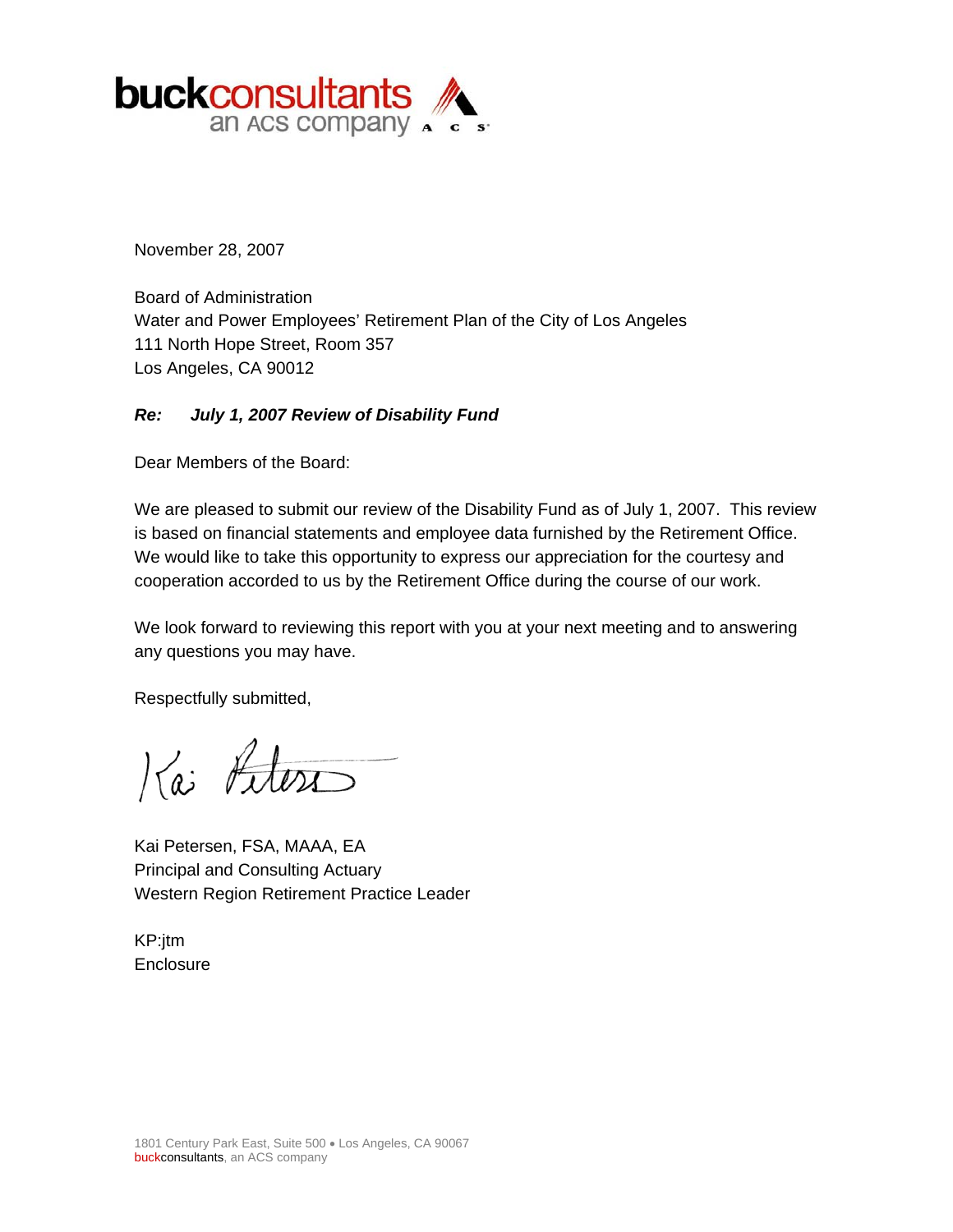# **Table of Contents**

# **Section 1 – Review Summary**

| А. |                                                                       |  |
|----|-----------------------------------------------------------------------|--|
|    | <b>Section 2- Disability Fund</b>                                     |  |
| А. |                                                                       |  |
| В. | Temporary and Extended Temporary Disability Benefits  6               |  |
| C. |                                                                       |  |
| D. | Temporary and Extended Temporary Disability Benefits Reserve  11      |  |
| Ε. |                                                                       |  |
| F. |                                                                       |  |
| G. |                                                                       |  |
|    | <b>Section 3</b> — Actuarial Assumptions, Methods and Plan Provisions |  |
|    | <b>EXHIBIT I - Actuarial Assumptions and Actuarial Cost Method</b>    |  |
|    | <b>EXHIBIT II - Summary of Temporary and Extended Temporary</b>       |  |
|    | <b>EXHIBIT III - Actuarial Assumptions and Actuarial Cost Method</b>  |  |
|    |                                                                       |  |
|    | <b>EXHIBIT V - Actuarial Assumptions and Actuarial Cost Method</b>    |  |
|    | EXHIBIT VI - Summary of Supplemental Industrial Disability Benefit 25 |  |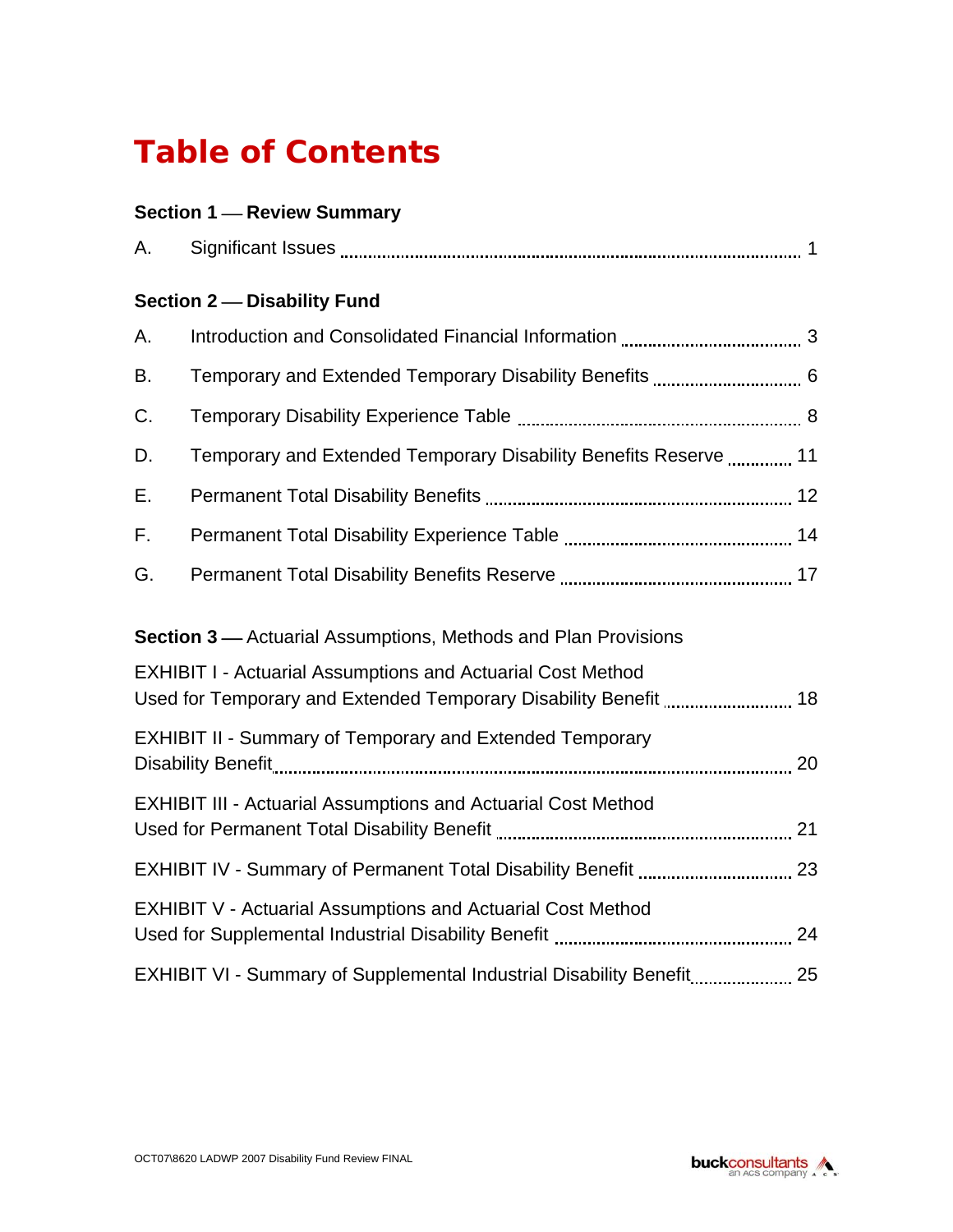# **Section 1 – Review Summary**

#### **Significant Issues**

#### *In General*

- The Temporary Disability Benefits and Permanent Total Disability Benefits are included in this review. The funding for the Temporary Disability Benefit includes both the entire Temporary Disability Benefit plus the Extended Temporary Disability Benefit. The Supplemental Industrial Disability Benefit is financed by the Department on a cash, pay-as-you-go basis. All disability benefits are summarized in Section 3 of this report.
- The total assets for the disability benefits has decreased from \$37.0 million on June 30, 2006 to \$35.5 million on June 30, 2007. Member contributions amounted to about \$400,000 for both the 2005-2006 and 2006-2007 fiscal years. Department contributions amounted to about \$5.1 million for the 2005-2006 fiscal year and about \$8.4 million for the 2006-2007 fiscal year.
- Reserve information is provided by the Retirement Office. The total reserve for the disability benefits has decreased from \$36.7 million on June 30, 2006 to \$34.9 million on June 30, 2007. Total required Claim Reserves are \$13.6 million leaving a General Reserve of \$21.3 million.
- The annual interest rate assumption for this valuation remains at 5%, as adopted by the Board following the July 1, 2002 valuation.
- Overall, the Fund is financially sound. Discussed in more detail below, the Total Reserve and General Reserve for the Temporary and Extended Temporary Disability Benefits are both negative. Also, the General Reserve for the Permanent and Total Disability Benefit is greater than its target. Given this situation, the Board may want to review the allocation of reserves between the Temporary and Extended Temporary Disability Benefits and Permanent Total Disability Benefits to achieve the target General Reserve for the Temporary and Extended Temporary Disability Benefits by the end of fiscal 2008.

### *Temporary and Extended Temporary Disability Benefits*

• The total reserve for the Temporary and Extended Temporary Disability Benefits has decreased from negative \$810,067 on June 30, 2006 to negative \$3.1 million on June 30, 2007. Total required Claim Reserves are \$1.3 million leaving a net General Reserve of negative \$4.4 million. The decline in reserves is the result of contributions to the Temporary and Extended Temporary Disability Benefit Fund being less than the incurred claims and expenses.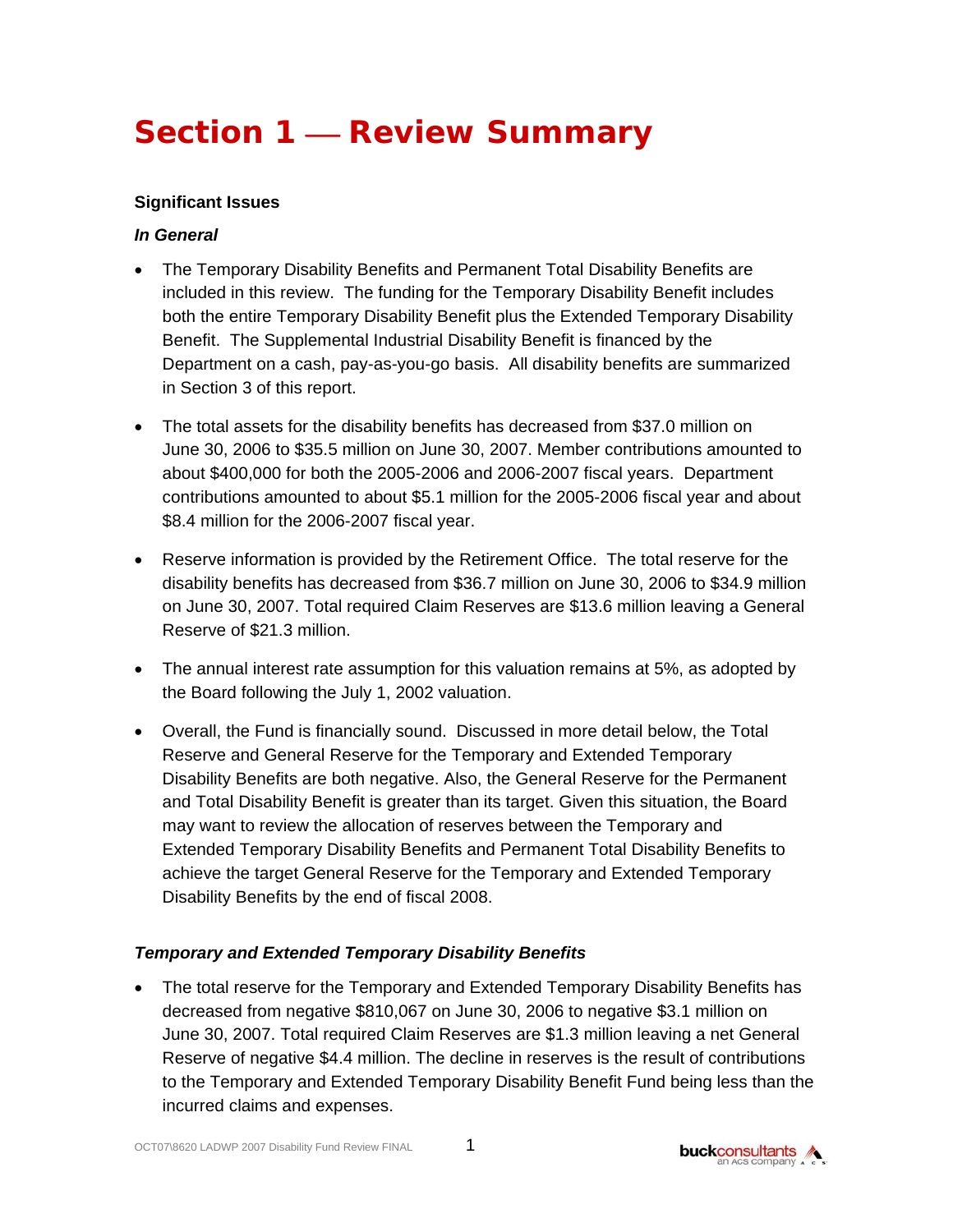- The recommended Department contribution rate for the Temporary and Extended Temporary Disability Benefit Fund was \$1.55 per \$100 as of June 30, 2006. As of June 30, 2007, funding the incurred claims and expenses required a Department contribution of \$1.58 per \$100 of compensation. If the Department's objective is to maintain a contribution level sufficient to fund annual incurred claims and expenses, then this is the recommended contribution. See Section 2.C for details.
- This target level for the General Reserve is 20% of the Claim Reserve, to be achieved by the end of fiscal 2008. The Department contribution needed to achieve this goal is approximately \$2.18 per \$100 of compensation. See Section 2.D for details.

#### *Permanent Total Disability Benefits*

- The total reserve for the Permanent Total Disability Benefits has increased from \$37.6 million on June 30, 2006 to \$38.0 million on June 30, 2007. Total required Claim Reserves are \$12.3 million leaving a General Reserve of \$25.7 million. See Table 2G for details.
- The recommended Department contribution rate for the Permanent Total Disability Fund remains at \$0 per \$100 of compensation. See Table 2G for details.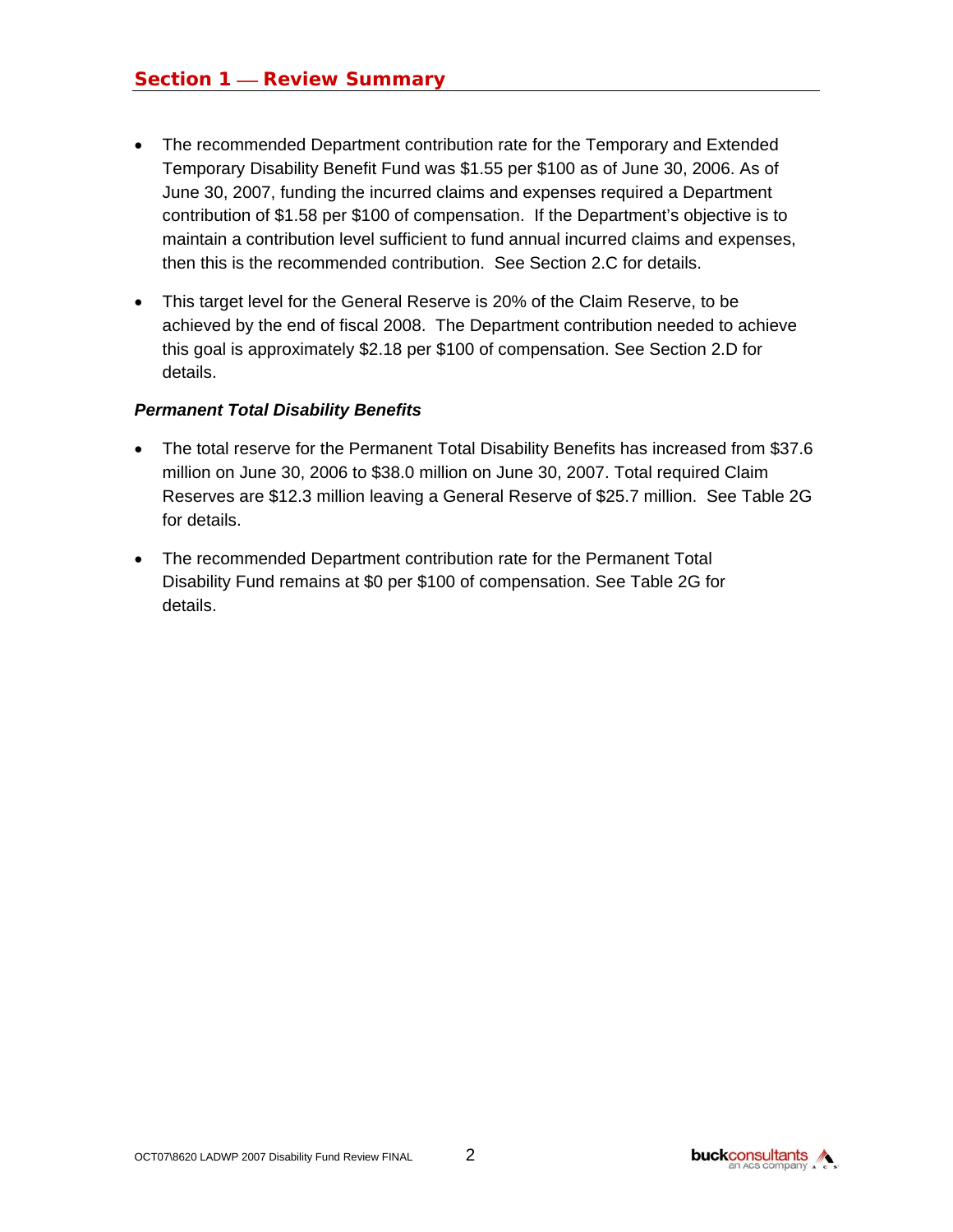# **Section 2 – Disability Fund**

#### **A. Introduction and Consolidated Financial Information**

In this section, we give a general description of the method used to fund the various disability benefits of the Department of Water and Power. Under the funding method used, the total annual contribution to the Disability Fund equals the present value of all future payments for those expected to become disabled during the year, with a further adjustment for any interest credited to the reserves. The present value referred to is for disabilities that "accrue" in a given year and is called the "incurred claims" for the year.

Under this funding method no reserves are expected to accumulate to help cover future claims beyond those incurred during the forthcoming year.

The incurred claims for a year normally are estimated as the paid claims for the year plus the increase in Claim Reserves from one fiscal year-end to another. The Claim Reserve as of any year-end is the present value of all future disability payments on all claims that remains "open" (i.e., still disabled).

Amounts of paid claims, open claims (number and amount), and the General Reserves are provided by the Retirement Office, and accepted by Buck Consultants without audit.

The total annual contribution to the Disability Fund is levied as a dollar rate per \$100 of covered compensation. There are separate rates for Temporary Disability and Permanent Total Disability; these rates in turn are split between employees and the Department of Water and Power. Currently, employees pay \$1.00 each biweekly payroll period for both Temporary and Permanent Disability benefits. In subsequent pages we present tables that show the actual annual rate of incurred claims and expenses per \$100 of covered payroll.

The Net General Reserve is maintained primarily to provide funds in the event of substantial adverse experience. It is the balance of funds available over Claim Reserves. Given the fluctuations in annual claims, it is unlikely that the Net General Reserve will be exactly at recommended levels at any given time. Rather, the recommended level should be regarded as a long-term goal for the Net General Reserve.

Following the July 1, 2002 valuation, a resolution was adopted to lower the annual interest rate assumption to 5%. That 5% interest rate assumption is continued in this valuation.

In the following sections, we discuss Temporary and Extended Disability Benefits and Permanent Total Disability Benefits.

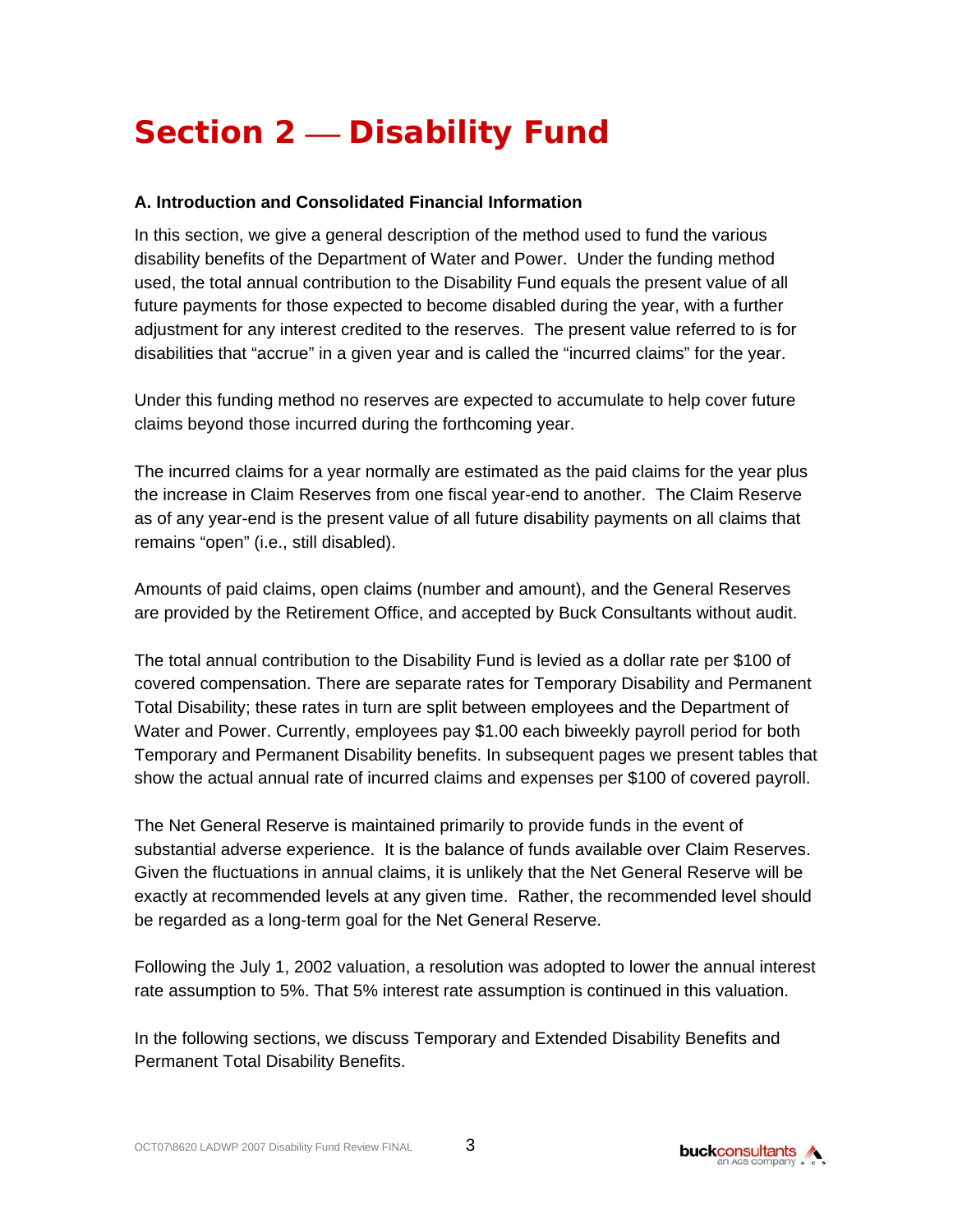#### **CHART 1**

l.

## **Statement Of Changes In Plan Net Assets For The Years Ended June 30 (Unaudited)**

|                                                         | <b>Year Ended</b><br>June 30, 2007 | <b>Year Ended</b><br>June 30, 2006 |
|---------------------------------------------------------|------------------------------------|------------------------------------|
| <b>ADDITIONS</b>                                        |                                    |                                    |
| Department of Water & Power contributions towards:      |                                    |                                    |
| Temporary disability benefits                           | \$7,122,491                        | \$4,043,308                        |
| Supplemental disability benefits                        | 831,698                            | 607,639                            |
| Administrative expenses                                 | 440,824                            | 457,218                            |
| Total department contributions                          | 8,395,013                          | 5,108,165                          |
| Contributions from members for:                         |                                    |                                    |
| Temporary disability benefits                           | 200,811                            | 199,445                            |
| Permanent total disability benefits                     | 199,223                            | 197,458                            |
| Total members' contributions                            | 400,034                            | 396,903                            |
| Net appreciation (decline) in fair value of investments | 352,501                            | (1,843,292)                        |
| Investment income                                       | 1,664,049                          | 1,708,578                          |
| Less: investment expense                                | (46, 501)                          | (17,098)                           |
| Net investment income and market appreciation           | 1,970,049                          | (151, 812)                         |
| <b>Total additions</b>                                  | 10,765,096                         | 5,353,256                          |
| <b>DEDUCTIONS</b>                                       |                                    |                                    |
| Benefits provided for:                                  |                                    |                                    |
| Temporary disability                                    | 9,201,313                          | 8,577,782                          |
| Extended temporary disability                           | 301,675                            | 320,038                            |
| Permanent total disability                              | 1,493,732                          | 1,416,598                          |
| Supplemental disability                                 | 829,409                            | 605,622                            |
| Total benefits provided                                 | 11,826,129                         | 10,920,040                         |
| Administrative expense                                  | 431,212                            | 450,721                            |
| <b>Total deductions</b>                                 | 12,257,341                         | 11,370,761                         |
| Net increase (decrease)                                 | (1,492,245)                        | (6,017,505)                        |
| Net assets - beginning of year                          | 37,017,645                         | 43,035,150                         |
| Net assets - end of year                                | \$35,525,400                       | \$37,017,645                       |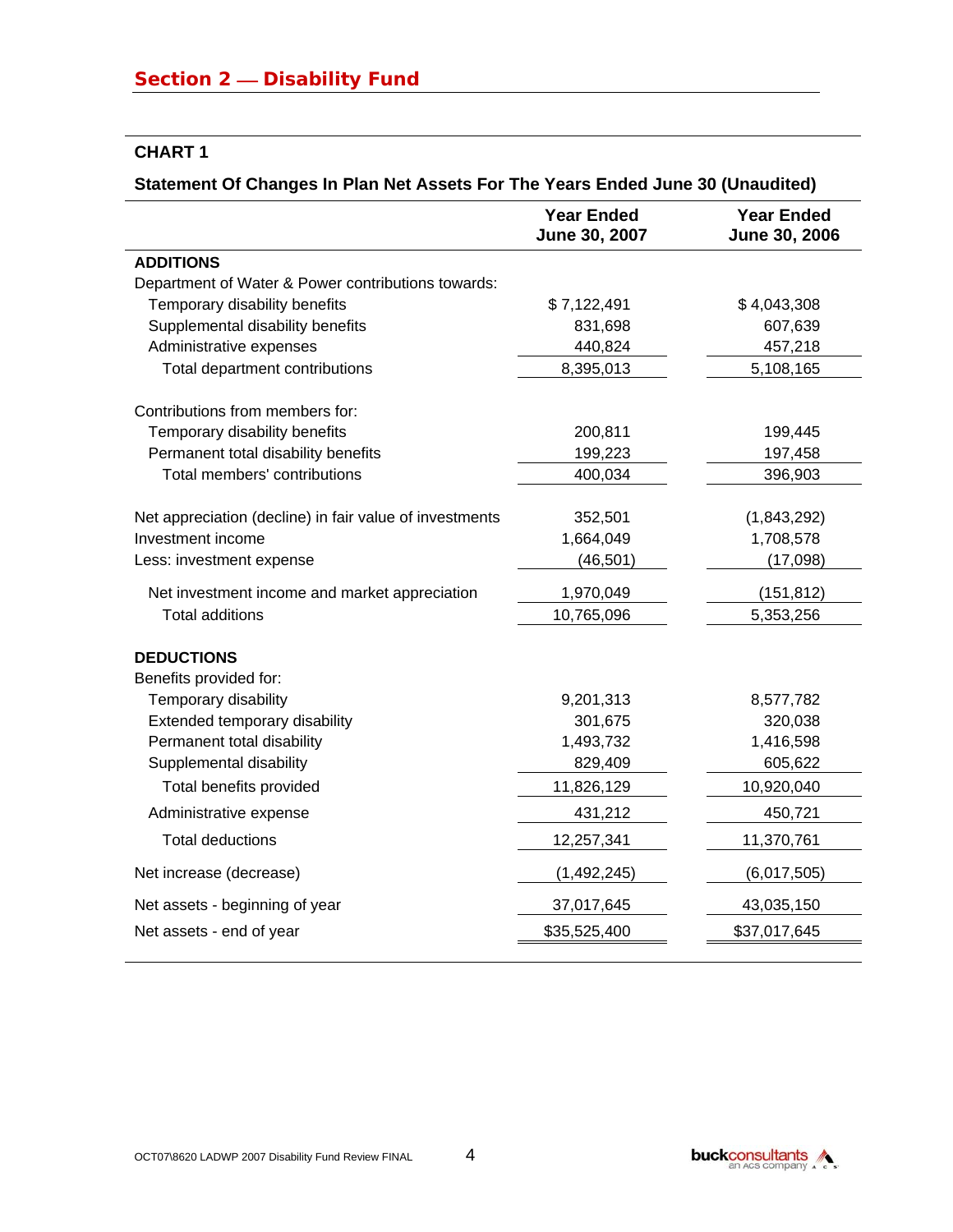# **CHART 2**

l.

## **Statement of Plan Net Assets as of June 30 (Unaudited)**

|                                                                                                                                                                            | <b>Year Ended</b><br>June 30, 2007 | <b>Year Ended</b><br>June 30, 2006 |
|----------------------------------------------------------------------------------------------------------------------------------------------------------------------------|------------------------------------|------------------------------------|
| <b>ASSETS</b>                                                                                                                                                              |                                    |                                    |
| Cash                                                                                                                                                                       | \$248,832                          | \$229,688                          |
| Receivables                                                                                                                                                                |                                    |                                    |
| Accrued investment income                                                                                                                                                  | 145,872                            | 151,557                            |
| Department of Water & Power                                                                                                                                                | 1,378,736                          | 573,979                            |
| <b>Others</b>                                                                                                                                                              | 222,218                            | 830,648                            |
| Contingent benefit advance                                                                                                                                                 | 3,310,339                          | 3,310,339                          |
| <b>Total receivables</b>                                                                                                                                                   | 5,057,165                          | 4,866,523                          |
| Investments, at fair value<br>Fixed income (amortized cost \$29,550,892.37<br>in 2007 and \$31,856,031.99 in 2006)<br>Short-term investments (cost approximates<br>market) | 28,781,288<br>1,601,558            | 30,668,609<br>1,444,825            |
| <b>Total investments</b>                                                                                                                                                   | 30,382,846                         | 32,113,434                         |
| <b>Total assets</b>                                                                                                                                                        | 35,688,843                         | 37,209,645                         |
| <b>LIABILITIES</b>                                                                                                                                                         |                                    |                                    |
| Accounts payable                                                                                                                                                           | (163, 443)                         | (192,000)                          |
| <b>Total liabilities</b>                                                                                                                                                   | (163, 443)                         | (192,000)                          |
| Net assets                                                                                                                                                                 | \$35,525,400                       | \$37,017,645                       |
|                                                                                                                                                                            |                                    |                                    |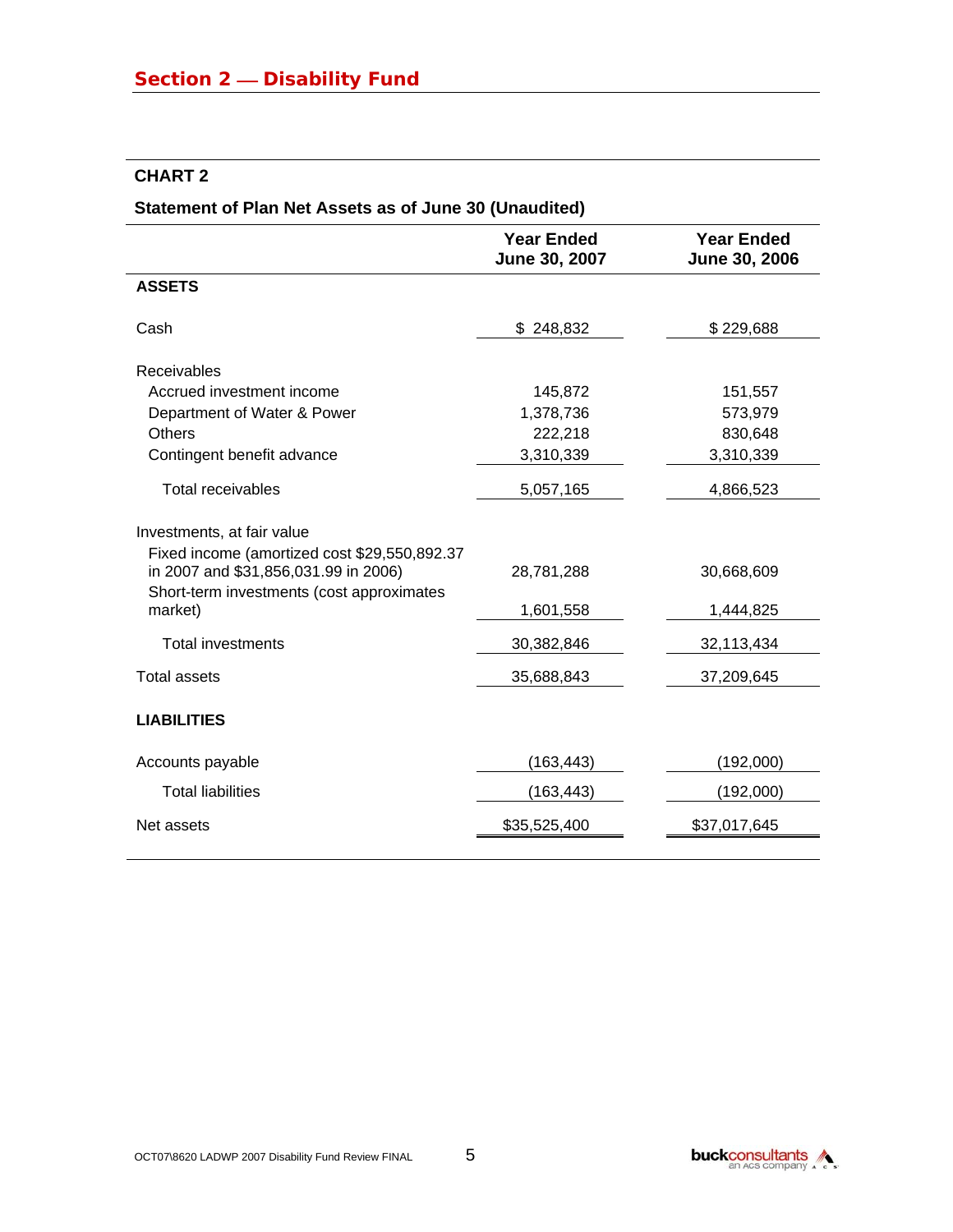**CHART 3** 

#### **B. Temporary and Extended Temporary Disability Benefits**

The Temporary Disability Benefits referred to in this section normally commence on the fifteenth day of disability and terminate at the end of the twelfth month of disability. The monthly benefit is 40% to 85% of compensation, depending on the length of service and disability.

Below is a summary of the cost of the Temporary Disability Benefits from inception of the plan to June 30, 2007.

|               | remporary Disability Defierits<br>Rates Per \$100 of Compensation |                      |              |  |  |  |  |  |
|---------------|-------------------------------------------------------------------|----------------------|--------------|--|--|--|--|--|
| As of June 30 | <b>By Member</b>                                                  | <b>By Department</b> | <b>Total</b> |  |  |  |  |  |
| 1938 - 1939   | \$.36                                                             | \$.24                | \$<br>.60    |  |  |  |  |  |
| 1940 - 1942   | .47                                                               | .31                  | .78          |  |  |  |  |  |
| 1942 - 1947   | .39                                                               | .26                  | .65          |  |  |  |  |  |
| 1947 - 1953   | .59                                                               | .39                  | .98          |  |  |  |  |  |
| 1953 - 1956   | .47                                                               | .31                  | .78          |  |  |  |  |  |
| 1957 - 1958   | .36                                                               | .24                  | .60          |  |  |  |  |  |
| 1959 - 1973   | .27                                                               | .18                  | .45          |  |  |  |  |  |
| 1974 - 1975   | .39                                                               | .26                  | .65          |  |  |  |  |  |
| 1975 - 1980   | .45                                                               | .30                  | .75          |  |  |  |  |  |
| 1980 - 1985   | $\star$                                                           | $\star$              | .75          |  |  |  |  |  |
| 1985 - 1987   | *                                                                 | $\star$              | .75          |  |  |  |  |  |
| 1987 - 1992   | $^{\star}$                                                        | $\star$              | .61          |  |  |  |  |  |
| 1993          | $\star$                                                           | $\star$              | .45          |  |  |  |  |  |
| 1994          | $\star$                                                           | $\star$              | .35          |  |  |  |  |  |
| 1995          | $\star$                                                           | $\star$              | .35          |  |  |  |  |  |
| 1996          | *                                                                 | ¥                    | .30          |  |  |  |  |  |
| 1997          | *                                                                 | $\star$              | .25          |  |  |  |  |  |
| 1998          | $\star$                                                           | $\star$              | .25          |  |  |  |  |  |
| 1999          | $\star$                                                           | $\star$              | .35          |  |  |  |  |  |
| 2000          | $\star$                                                           | $\star$              | .35          |  |  |  |  |  |
| 2001 - 2004   | *                                                                 | $\star$              | .68          |  |  |  |  |  |
| 2005 - 2007   | $\star$                                                           | $\star$              | .74          |  |  |  |  |  |

# **Rates of Contribution Per \$100 of Compensation for Temporary and Extended Temporary Disability Benefits**

\* From January 1980 to January 1984, employees paid \$1 per month and the Department paid the balance of the total rate. As of January 1984, the employee amount was increased to \$1 per biweekly payroll period.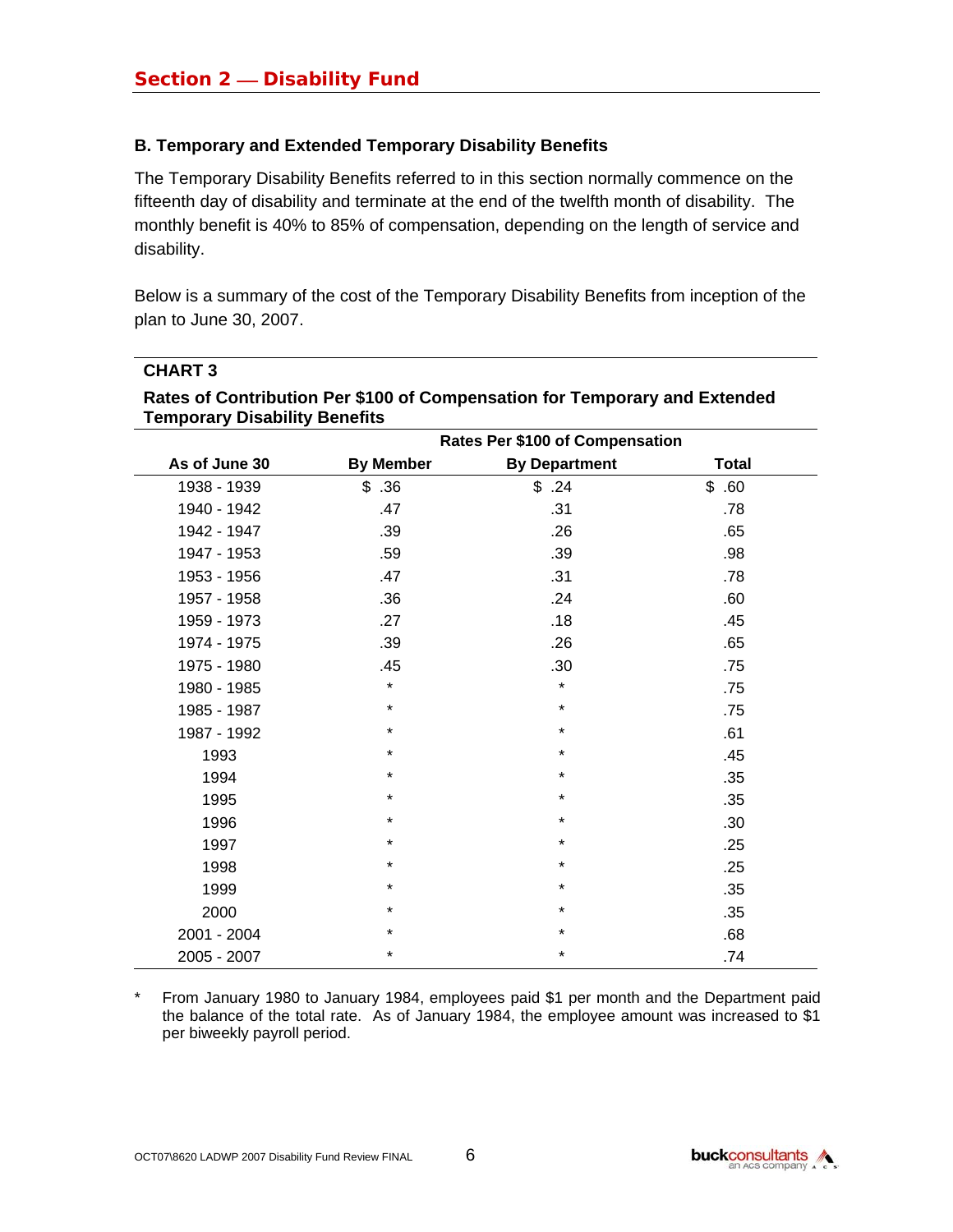For Temporary and Extended Temporary Disability, the Claim Reserve is calculated as the sum of:

- 1 The open Claim Reserve, which is the number of open claims times the reserve factor specified in Section III D (2) of the Plan, and
- 2 The pending Claim Reserve, which is 1/26 of the benefits paid during the preceding fiscal year.

Incurred claims at an annual rate per \$100 of covered payroll are calculated as described in Section 2.A. and Section 3, Exhibit I. Since 1980, the goal for the General Reserve has been to maintain it at approximately 20% of the Claim Reserve (\$1,252,204 as of June 30, 2007). Thus, the "target" is equal to \$250,405 (20% x \$1,252,204), as opposed to the actual General Reserve of -\$4,328,285 as of June 30, 2007. The current policy is to fund so as to reach this goal by a fixed date of June 30, 2008 (i.e., 10 years from June 30, 1998).

The Temporary Disability Experience Table indicates that the average cost for the last five years per \$100 of covered payroll is \$1.29 net of interest on the General Reserve. This average cost includes the entire Temporary Disability and Extended Temporary Disability Benefits. Based on reserves as of June 30, 2007, the expected interest credit for the next year is-\$0.04 per \$100 (assuming a 5% investment return). Thus, the net average rate per \$100 of covered payroll is about \$1.33.

The General Reserve continues to decrease due to contribution rates being lower than the increased claim rates.

As noted above, the total contribution rate needed to pay expected claims is \$1.29 per \$100 of covered payroll. In order to increase the Net General Reserve to the target level in the next year, a total contribution of approximately \$2.18 per \$100 of covered payroll is required. This is an increase over the current rate, which is \$1.55.

Pursuant to Section III D (2) of the Plan, the Temporary Disability Claim Reserve at the end of each year is determined by multiplying the number of open claims at the end of the year by a reserve factor of \$4,200 for 2006 and \$4,368 for 2007. This is an increase from \$4,000 for 2005. The current reserve factor was provided by the Retirement office, and accepted by Buck Consultants without audit.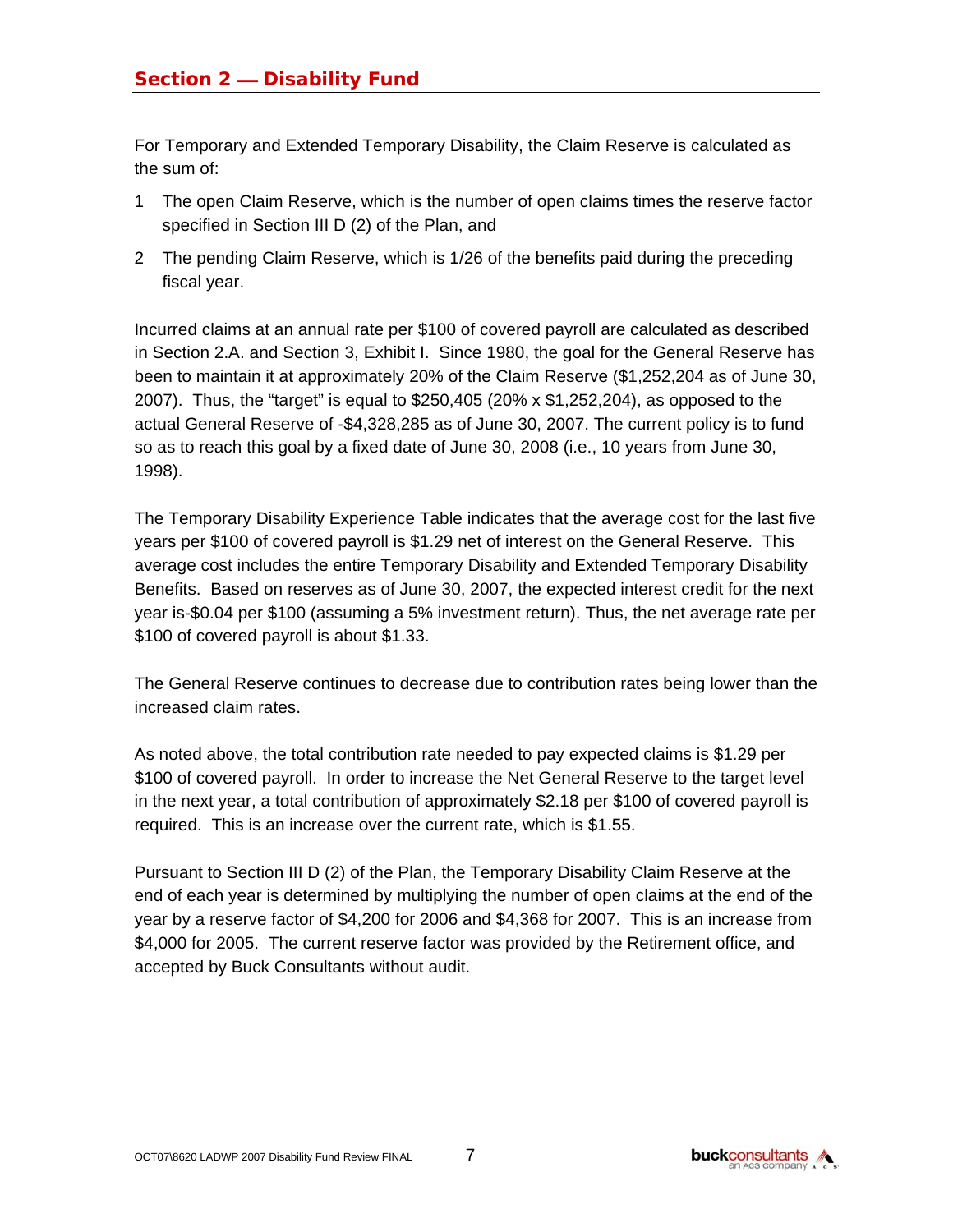| <b>C. Temporary Disability Experience Table</b> |
|-------------------------------------------------|
|                                                 |

| Year<br>Ending<br>June 30 | <b>Estimated</b><br><b>Covered</b><br><b>Payroll</b> | <b>Claims and</b><br><b>Expenses Paid</b> | <b>Claims and</b><br><b>Expenses</b><br><b>Incurred</b> | <b>Annual Rate of</b><br><b>Incurred Claims and</b><br><b>Expenses Per \$100</b><br>of Covered Payroll | <b>Cumulative Rate of</b><br><b>Incurred Claims and</b><br><b>Expenses Per \$100 of</b><br><b>Covered Payroll</b> | General<br>Reserve * |
|---------------------------|------------------------------------------------------|-------------------------------------------|---------------------------------------------------------|--------------------------------------------------------------------------------------------------------|-------------------------------------------------------------------------------------------------------------------|----------------------|
| 1939                      | \$9,705,000                                          | \$33,138                                  | \$<br>44,138                                            | \$.45                                                                                                  | \$.45                                                                                                             | \$<br>14,090         |
| 1940                      | 14,015,000                                           | 60,138                                    | 65,797                                                  | .47                                                                                                    | .46                                                                                                               | 45,061               |
| 1941                      | 13,350,000                                           | 73,867                                    | 78,867                                                  | .59                                                                                                    | .51                                                                                                               | 70,323               |
| 1942                      | 13,415,000                                           | 79,870                                    | 79,870                                                  | .60                                                                                                    | .53                                                                                                               | 95,090               |
| 1943                      | 12,645,000                                           | 87,933                                    | 87,933                                                  | .70                                                                                                    | .56                                                                                                               | 89,351               |
| 1944                      | 12,400,000                                           | 108,197                                   | 113,197                                                 | .91                                                                                                    | .62                                                                                                               | 56,753               |
| 1945                      | 12,396,000                                           | 98,138                                    | 104,138                                                 | .84                                                                                                    | .65                                                                                                               | 33,189               |
| 1946                      | 15,293,000                                           | 123,539                                   | 123,539                                                 | .81                                                                                                    | .68                                                                                                               | 9,056                |
| 1947                      | 20,027,000                                           | 156,483                                   | 165,483                                                 | .83                                                                                                    | .70                                                                                                               | (8,741)              |
| 1948                      | 23,316,000                                           | 161,558                                   | 158,558                                                 | .68                                                                                                    | .70                                                                                                               | 61,194               |
| 1949                      | 27,386,000                                           | 157,975                                   | 155,975                                                 | .57                                                                                                    | .68                                                                                                               | 173,506              |
| 1950                      | 30,105,000                                           | 163,475                                   | 175,476                                                 | .58                                                                                                    | .66                                                                                                               | 293,063              |
| 1951                      | 30,130,000                                           | 180,286                                   | 177,286                                                 | .59                                                                                                    | .65                                                                                                               | 411,057              |
| 1952                      | 37,792,000                                           | 204,381                                   | 208,381                                                 | .55                                                                                                    | .64                                                                                                               | 573,038              |
| 1953                      | 40,678,000                                           | 228,354                                   | 262,354                                                 | .64                                                                                                    | .64                                                                                                               | 757,895              |
| 1954                      | 44,915,000                                           | 255,289                                   | 244,289                                                 | .54                                                                                                    | .63                                                                                                               | 892,666              |
| 1955                      | 50,632,000                                           | 241,898                                   | 215,898                                                 | .43                                                                                                    | .60                                                                                                               | 1,102,717            |
| 1956                      | 53,988,000                                           | 244,824                                   | 242,824                                                 | .45                                                                                                    | .59                                                                                                               | 1,317,674            |
| 1957                      | 56,225,000                                           | 268,883                                   | 280,883                                                 | .50                                                                                                    | .58                                                                                                               | 1,419,437            |
| 1958                      | 63,087,000                                           | 286,924                                   | 291,924                                                 | .46                                                                                                    | .56                                                                                                               | 1,557,783            |
| 1959                      | 65,930,000                                           | 368.644                                   | 414.644                                                 | .63                                                                                                    | .57                                                                                                               | 1,578,671            |
| 1960                      | 65,993,000                                           | 388,060                                   | 305,260                                                 | .46                                                                                                    | .56                                                                                                               | 1,628,091            |
| 1961                      | 68,055,000                                           | 381,033                                   | 380,833                                                 | .56                                                                                                    | .56                                                                                                               | 1,611,264            |
| 1962                      | 73,192,000                                           | 393,013                                   | 404,413                                                 | .55                                                                                                    | .56                                                                                                               | 1,593,485            |
| 1963                      | 78,546,000                                           | 500,671                                   | 512.371                                                 | .65                                                                                                    | .57                                                                                                               | 1,491,219            |

\* Provided by the Retirement Office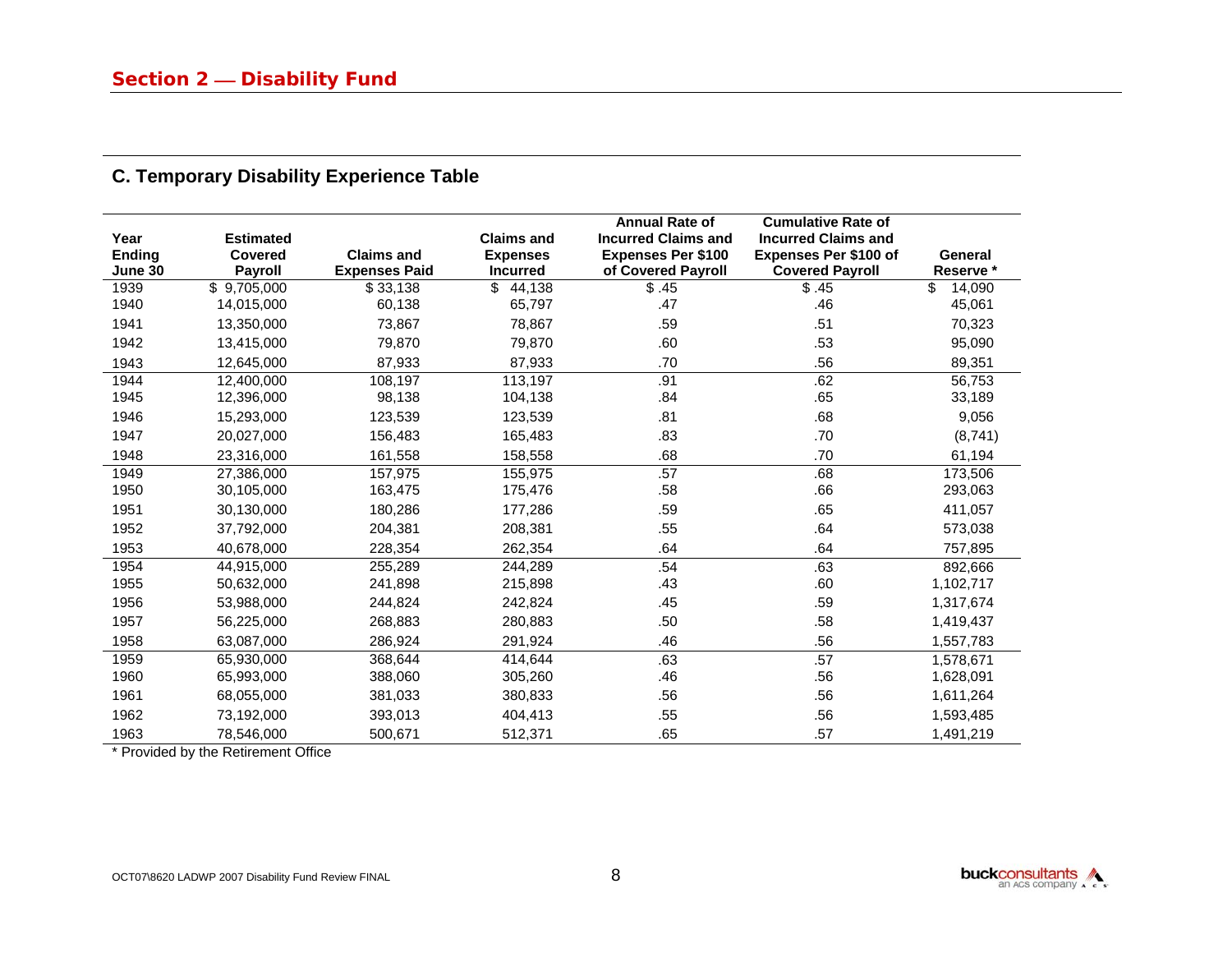| Year<br>Ending<br>June 30 | <b>Estimated</b><br>Covered<br><b>Payroll</b> | <b>Claims and</b><br><b>Expenses Paid</b> | <b>Claims and</b><br><b>Expenses</b><br><b>Incurred</b> | <b>Annual Rate of</b><br><b>Incurred Claims and</b><br><b>Expenses Per \$100</b><br>of Covered Payroll | <b>Cumulative Rate of</b><br><b>Incurred Claims and</b><br><b>Expenses Per \$100 of</b><br><b>Covered Payroll</b> | General<br>Reserve* |
|---------------------------|-----------------------------------------------|-------------------------------------------|---------------------------------------------------------|--------------------------------------------------------------------------------------------------------|-------------------------------------------------------------------------------------------------------------------|---------------------|
| 1964                      | \$83,672,000                                  | \$562,565                                 | \$518,765                                               | \$.62                                                                                                  | \$.57                                                                                                             | \$1,401,956         |
| 1965                      | 87,976,000                                    | 536,280                                   | 543,480                                                 | .62                                                                                                    | .58                                                                                                               | 1,304,304           |
| 1966                      | 92,885,000                                    | 554,020                                   | 548,920                                                 | .59                                                                                                    | .58                                                                                                               | 1,220,641           |
| 1967                      | 98,253,000                                    | 566,985                                   | 580,185                                                 | .59                                                                                                    | .58                                                                                                               | 1,127,344           |
| 1968                      | 103.283.000                                   | 634.571                                   | 633.871                                                 | .61                                                                                                    | .58                                                                                                               | 999,592             |
| 1969                      | 111,396,000                                   | 704,242                                   | 703,542                                                 | .63                                                                                                    | .58                                                                                                               | 833,701             |
| 1970                      | 121,866,000                                   | 767,820                                   | 775,170                                                 | .64                                                                                                    | .59                                                                                                               | 637,461             |
| 1971                      | 131,730,000                                   | 889,228                                   | 897,478                                                 | .68                                                                                                    | .59                                                                                                               | 354,292             |
| 1972                      | 140,154,000                                   | 859,374                                   | 864,575                                                 | .62                                                                                                    | .60                                                                                                               | 132,771             |
| 1973                      | 143,834,000                                   | 1,011,796                                 | 1,034,196                                               | .72                                                                                                    | .61                                                                                                               | (253, 712)          |
| 1974                      | 146,962,000                                   | 1,140,512                                 | 1,175,512                                               | .80                                                                                                    | .62                                                                                                               | (483, 644)          |
| 1975                      | 156,628,000                                   | 1,190,786                                 | 1,206,236                                               | .77                                                                                                    | .63                                                                                                               | (702, 745)          |
| 1976                      | 163,951,000                                   | 1,304,122                                 | 1,325,572                                               | .81                                                                                                    | .64                                                                                                               | (852, 027)          |
| 1977                      | 165,258,000                                   | 1,300,411                                 | 1,312,161                                               | .79                                                                                                    | .65                                                                                                               | (959, 819)          |
| 1978                      | 172,256,000                                   | 1,404,379                                 | 1,393,979                                               | .81                                                                                                    | .66                                                                                                               | (1, 103, 713)       |
| 1979                      | 177,648,000                                   | 1,378,601                                 | 1,410,042                                               | .79                                                                                                    | .67                                                                                                               | (107,066)           |
| 1980                      | 175,962,000                                   | 1,400,805                                 | 1,350,503                                               | .77                                                                                                    | .67                                                                                                               | (132, 312)          |
| 1981                      | 202,902,000                                   | 1,496,480                                 | 1,514,388                                               | .75                                                                                                    | .68                                                                                                               | 64,895              |
| 1982                      | 245,734,000                                   | 1,394,848                                 | 1,438,322                                               | .59                                                                                                    | .67                                                                                                               | 505,214             |
| 1983                      | 274,644,000                                   | 1,687,704                                 | 1,678,899                                               | .61                                                                                                    | .67                                                                                                               | 957,656             |
| 1984                      | 288,311,000                                   | 1,789,909                                 | 1,864,263                                               | .65                                                                                                    | .67                                                                                                               | 1,370,865           |
| 1985                      | 310,359,000                                   | 1,975,135                                 | 1,977,432                                               | .64                                                                                                    | .66                                                                                                               | 1,875,475           |
| 1986                      | 327,365,000                                   | 2,210,661                                 | 2,251,124                                               | .69                                                                                                    | .67                                                                                                               | 2,157,948           |
| 1987                      | 360,065,000                                   | 1,969,935                                 | 2,005,236                                               | .56                                                                                                    | .66                                                                                                               | 2,728,701           |
| 1988                      | 400.537.000                                   | 2.290.491                                 | 2.260.068                                               | .56                                                                                                    | .65                                                                                                               | 3.348.749           |

# **C. Temporary Disability Experience Table (continued)**

\* Provided by Retirement Office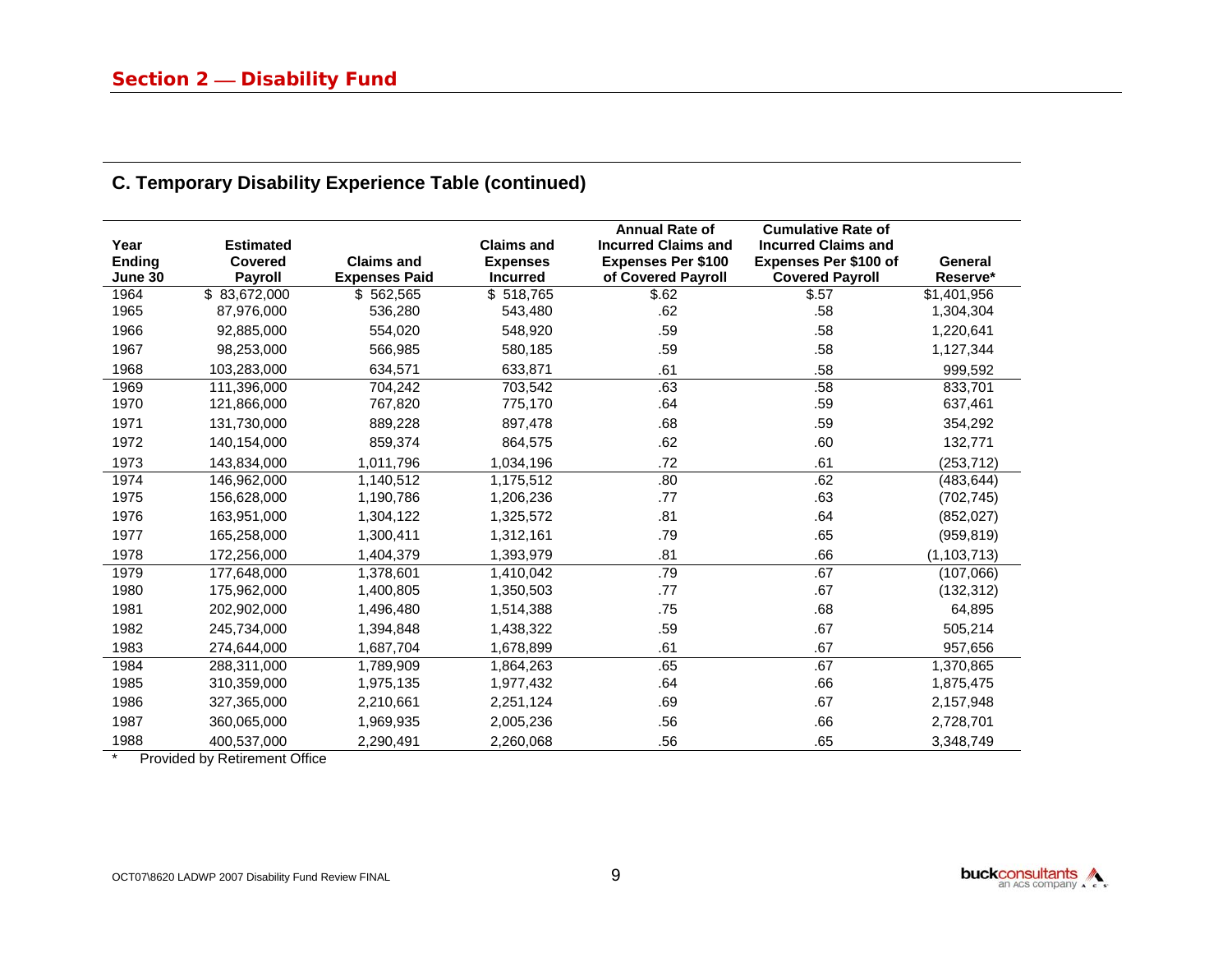| Year<br><b>Ending</b><br>June 30 | <b>Estimated</b><br><b>Covered</b><br><b>Payroll</b> | <b>Claims and</b><br><b>Expenses Paid</b> | <b>Claims and</b><br><b>Expenses</b><br><b>Incurred</b> | <b>Annual Rate of</b><br><b>Incurred Claims and</b><br><b>Expenses Per \$100</b><br>of Covered Payroll | <b>Cumulative Rate of</b><br><b>Incurred Claims and</b><br><b>Expenses Per \$100 of</b><br><b>Covered Payroll</b> | General<br>Reserve* |
|----------------------------------|------------------------------------------------------|-------------------------------------------|---------------------------------------------------------|--------------------------------------------------------------------------------------------------------|-------------------------------------------------------------------------------------------------------------------|---------------------|
| 1989                             | \$394,086,000                                        | \$2,261,337                               | \$2,248,205                                             | \$.57                                                                                                  | $$.64**$                                                                                                          | \$3,849,928         |
| 1990                             | 411,248,000                                          | 2,171,299                                 | 2,160,636                                               | .53                                                                                                    | $.62**$                                                                                                           | 4,580,470           |
| 1991                             | 402,648,000                                          | 2,233,586                                 | 2,194,051                                               | .54                                                                                                    | $.59**$                                                                                                           | 5,286,005           |
| 1992                             | 475,252,000                                          | 2,354,177                                 | 2,375,545                                               | .50                                                                                                    | $.59**$                                                                                                           | 6,298,902           |
| 1993                             | 464,000,000                                          | 2,348,727                                 | 2,373,719                                               | .51                                                                                                    | $.58**$                                                                                                           | 6,888,804           |
| 1994                             | 470,000,000                                          | 2,516,640                                 | 2,567,498                                               | .55                                                                                                    | $.57**$                                                                                                           | 6,709,671           |
| 1995                             | 450,713,000                                          | 2,964,258                                 | 2,933,789                                               | .65                                                                                                    | $.57**$                                                                                                           | 5,845,370           |
| 1996                             | 441,956,000                                          | 2,225,030                                 | 2,076,306                                               | .47                                                                                                    | .54**                                                                                                             | 5,593,988           |
| 1997                             | 472,678,000                                          | 2,019,565                                 | 2,016,440                                               | .43                                                                                                    | $.53***$                                                                                                          | 5,286,560           |
| 1998                             | 417,262,000                                          | 2,416,341                                 | 2,473,601                                               | .59                                                                                                    | $.53***$                                                                                                          | 4,210,250           |
| 1999                             | 355,148,948                                          | 1,858,677                                 | 2,016,329                                               | .57                                                                                                    | $.53**$                                                                                                           | 3,371,035           |
| 2000                             | 369,509,233                                          | 4,682,621                                 | 4,809,494                                               | 1.30                                                                                                   | $1.30***$                                                                                                         | 13,339,138****      |
| 2001                             | 403,265,472                                          | 4,211,036                                 | 4,426,638                                               | 1.10                                                                                                   | $1.20***$                                                                                                         | 11,141,509          |
| 2002                             | 430,397,884                                          | 4,584,284                                 | 4,528,640                                               | 1.05                                                                                                   | $1.15***$                                                                                                         | 9,999,795           |
| 2003                             | 472,432,303                                          | 5,306,242                                 | 5,388,510                                               | 1.14                                                                                                   | $1.15***$                                                                                                         | 8,353,541           |
| 2004                             | 522,227,280                                          | 6,210,253                                 | 6,246,423                                               | 1.20                                                                                                   | $1.16***$                                                                                                         | 5,966,023           |
| 2005                             | 554,839,816                                          | 7,298,197                                 | 7,480,641                                               | 1.35                                                                                                   | $1.19***$                                                                                                         | 2,715,895           |
| 2006                             | 574,315,572                                          | 8,897,820                                 | 9,028,144                                               | 1.57                                                                                                   | $1.24***$                                                                                                         | (2,009,091)         |
| 2007                             | 604,514,525                                          | 9,502,988                                 | 9,556,168                                               | 1.58                                                                                                   | $1.29***$                                                                                                         | (4,328,288)         |

#### **C. Temporary Disability Experience Table (continued)**

\* Provided by the Retirement Office

\*\* Average of ten most recent rates prior to the addition of the entire Temporary and Extended Temporary Disability Benefit.

\*\*\* Average of rates after addition of the entire Temporary and Extended Temporary Disability Benefit.

\*\*\*\* In 2000, \$11 million was transferred from the Permanent Total Disability Fund. Starting in 2000, the entire Temporary and Extended Temporary Disability Benefit became payable from this Fund.

Note: Starting in 1987, expenses are not included.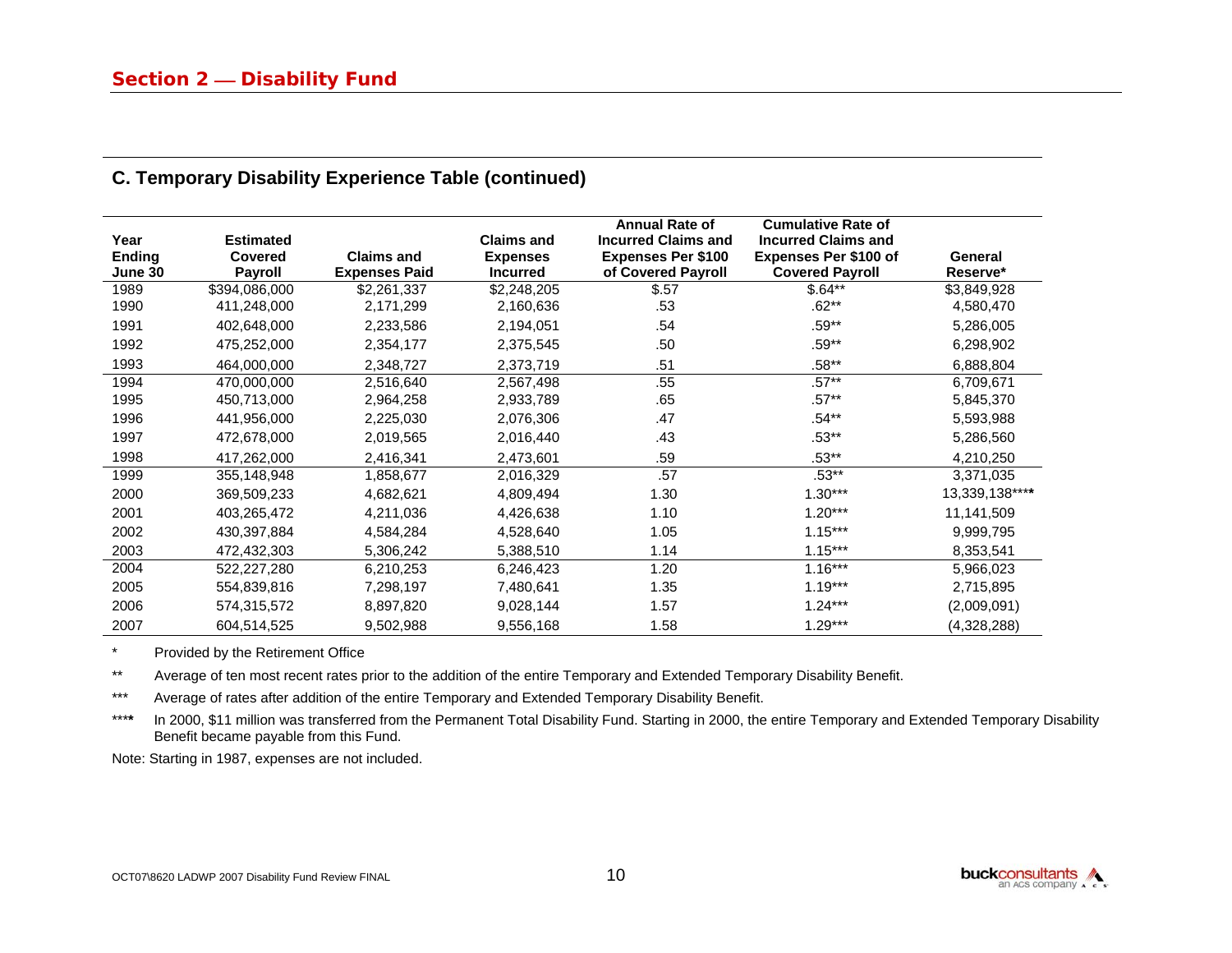#### **D. Temporary and Extended Temporary Disability Benefits Reserve**

The funding policy stated in the previous actuarial report is to have a General Reserve equal to 20% of the Claim Reserve by the end of fiscal year 2008. In recent years, Department contributions have been less than the incurred claims and expenses, resulting in a negative Total Reserve and General Reserve beginning at the end of fiscal 2006. To achieve the aforementioned goal, a Department contribution of approximately \$2.18 per \$100 of covered compensation would be needed for the entire 2007-2008 fiscal year.

|                                 | <b>Total Reserves</b>                 |                                |                                               |                                |                                |                                                       |                                |                                |                                               |  |
|---------------------------------|---------------------------------------|--------------------------------|-----------------------------------------------|--------------------------------|--------------------------------|-------------------------------------------------------|--------------------------------|--------------------------------|-----------------------------------------------|--|
|                                 |                                       | 2006 *                         |                                               |                                | 2007                           |                                                       |                                | 2008 (estimated)               |                                               |  |
|                                 | <b>Total</b><br>Reserve<br><u>(A)</u> | Claim<br>Reserve<br><u>(B)</u> | Net<br>General<br>Reserve<br>$(C): (A) + (B)$ | Total<br>Reserve<br><u>(D)</u> | Claim<br>Reserve<br><u>(E)</u> | <b>Net</b><br>General<br>Reserve<br>$(F)$ : (D) + (E) | Total<br>Reserve<br><u>(G)</u> | Claim<br>Reserve<br><u>(H)</u> | Net<br>General<br>Reserve<br>(I): $(G) + (H)$ |  |
| Reserve, BOY                    | \$3,784,595                           | \$(1,068,700)                  | \$2,715,895                                   | \$(810,067)                    | \$(1,199,024)                  | \$(2,009,091)                                         | \$(3,076,081)                  | \$(1,252,204)                  | \$(4,328,285)                                 |  |
| <b>Contributions Made</b>       | 4,242,753                             |                                |                                               | 7,323,305                      |                                |                                                       | 14,625,000                     |                                |                                               |  |
| <b>Sub Total</b>                | 8,027,348                             |                                |                                               | 6,513,238                      |                                |                                                       | 11,548,919                     |                                |                                               |  |
| <b>Benefits Paid</b>            | (8,897,820)                           |                                |                                               | (9,502,988)                    |                                |                                                       | (9,978,137)                    |                                |                                               |  |
| <b>Balance Forward</b>          | (870, 472)                            |                                |                                               | (2,989,750)                    |                                |                                                       | 1,570,782                      |                                |                                               |  |
| <b>Interest on Mean Balance</b> | 60,405                                |                                |                                               | (86, 331)                      |                                |                                                       | 0                              |                                |                                               |  |
| Reserve, EOY                    | \$ (810,067)                          | \$(1,199,024)                  | \$(2,009,091)                                 | \$(3,076,081)                  | \$(1,252,204)                  | \$(4,328,285)                                         | \$1,570,782                    | \$(1,310,489)                  | \$(262,098)                                   |  |
|                                 |                                       |                                |                                               |                                |                                |                                                       |                                |                                |                                               |  |

\* Provided by Retirement Office

\*\* Assumes \$670 million in covered payroll

|                                                                                                              | <b>Claim Reserves</b> |                                 |                                           |                             |                                 |                                       |                             |                                    |                                     |
|--------------------------------------------------------------------------------------------------------------|-----------------------|---------------------------------|-------------------------------------------|-----------------------------|---------------------------------|---------------------------------------|-----------------------------|------------------------------------|-------------------------------------|
|                                                                                                              |                       | 2006                            |                                           | 2007                        |                                 |                                       | 2008 (estimated)            |                                    |                                     |
|                                                                                                              | <b>Number</b><br>(A)  | Average<br>Amount<br><u>(B)</u> | Claim<br>Reserve<br>$(C): (A) \times (B)$ | <b>Number</b><br><u>(D)</u> | Average<br>Amount<br><u>(E)</u> | Claim<br>Reserve<br>$(F)$ ; (D) x (E) | <b>Number</b><br><u>(G)</u> | Average<br><b>Amount</b><br>(H) ** | Claim<br>Reserve<br>(I): (G) $x(H)$ |
| <b>Open Claims, EOY</b>                                                                                      | 204                   | \$4,200                         | \$856,800                                 | 203                         | \$4,368                         | \$886,704                             | 204                         | \$4,543                            | \$926,715                           |
| <b>Pending Claims</b>                                                                                        |                       |                                 | 342,224                                   |                             |                                 | 365,500                               |                             |                                    | 383,775                             |
| <b>Temporary Disability</b><br><b>Claim Reserve</b>                                                          |                       |                                 | \$1,199,024                               |                             |                                 | \$1,252,204                           |                             |                                    | \$1,310,489                         |
| * Provided by Retirement Office.<br>** 5% increase over previous year.<br>*** Two weeks of benefit payments. |                       |                                 |                                           |                             |                                 |                                       |                             |                                    |                                     |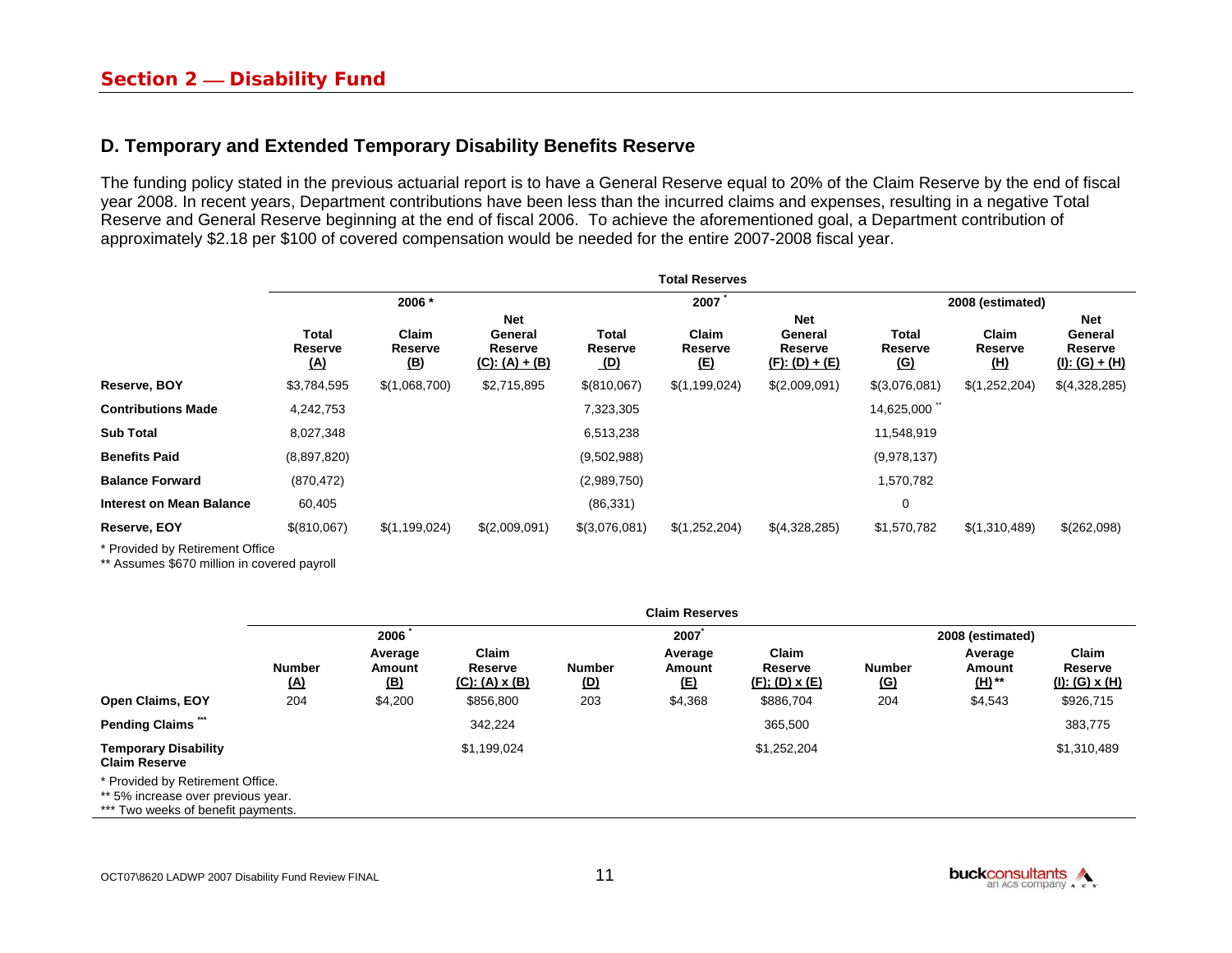#### **E. Permanent Total Disability Benefits**

**CHART 4** 

Permanent Total Disability Benefits may commence as early as the thirteenth month of disability or as late as the twenty-fifth month, depending on the member's condition and Extended Temporary Disability Coverage. The monthly benefit is an amount equal to 40% of the member's compensation. Cost-of-living benefits, with a 3% maximum increase per year (similar to those provided to service retirees), were adopted as of April 1, 1970.

The exhibit below summarizes the cost of Permanent Total Disability Benefits from inception of the Plan to June 30, 2007.

| <b>CHARI4</b>                                                                                     |                  |                                        |              |  |  |  |  |  |
|---------------------------------------------------------------------------------------------------|------------------|----------------------------------------|--------------|--|--|--|--|--|
| Rates of Contribution Per \$100 of Compensation for Permanent Total<br><b>Disability Benefits</b> |                  |                                        |              |  |  |  |  |  |
|                                                                                                   |                  | <b>Rates Per \$100 of Compensation</b> |              |  |  |  |  |  |
| As of June 30                                                                                     | <b>By Member</b> | <b>By Department</b>                   | <b>Total</b> |  |  |  |  |  |
| $1938 - 1942$                                                                                     | \$.62            | \$.41                                  | \$1.03       |  |  |  |  |  |
| $1942 - 1947$                                                                                     | .52              | .34                                    | .86          |  |  |  |  |  |
| $1947 - 1953$                                                                                     | .62              | .41                                    | 1.03         |  |  |  |  |  |
| $1953 - 1956$                                                                                     | .52              | .34                                    | .86          |  |  |  |  |  |
| $1956 - 1959$                                                                                     | .36              | .24                                    | .60          |  |  |  |  |  |
| $1959 - 1969$                                                                                     | .21              | .14                                    | .35          |  |  |  |  |  |
| $1969 - 1973$                                                                                     | .12              | .08                                    | .20          |  |  |  |  |  |
| $1973 - 1975$                                                                                     | .24              | .16                                    | .40          |  |  |  |  |  |
| $1975 - 1980$                                                                                     | .36              | .24                                    | .60          |  |  |  |  |  |
| $1980 - 1981$                                                                                     | *                | $\star$                                | .60          |  |  |  |  |  |
| $1981 - 1987$                                                                                     | ¥                | *                                      | .55          |  |  |  |  |  |
| $1987 - 1992$                                                                                     | *                | *                                      | .25          |  |  |  |  |  |
| 1992 - 1998                                                                                       | ¥                | *                                      | .05          |  |  |  |  |  |
| $1998 - 2007$                                                                                     | *                | .00                                    | $\star$      |  |  |  |  |  |

\* From January 1980 to January 1984, employees paid \$1 per month and the Department paid the balance of the total rate. As of January 1984, the employee amount was increased to \$1 per biweekly payroll period.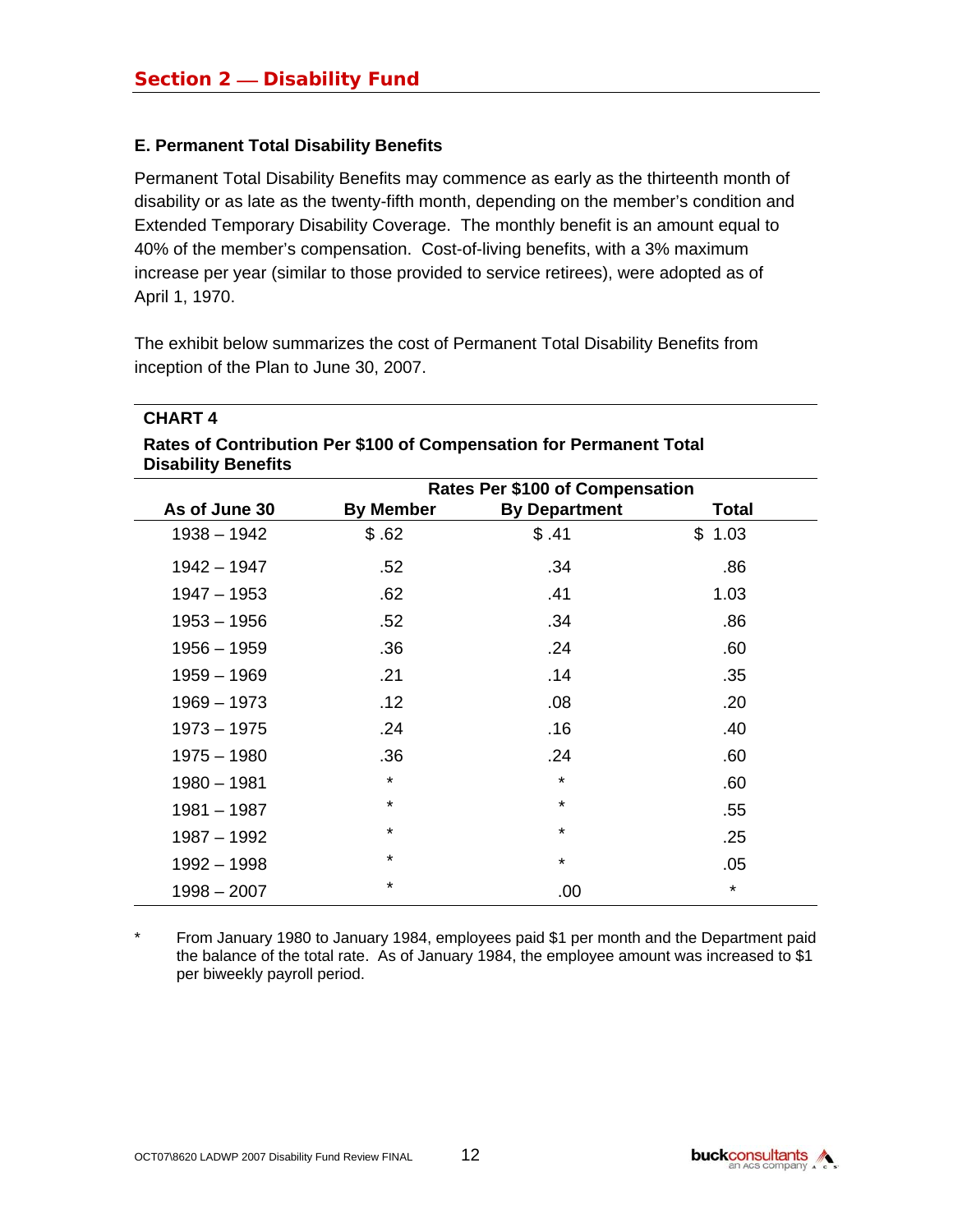For the Permanent Total Disability Benefit, the Claim Reserve is calculated as the sum of:

- 1 The open (or reported) Claim Reserve, which is the present value of future disability benefits for open claims, and
- 2 The pending Claim Reserve, which is the contributions made during the fiscal year.

The rate of interest used by the Department in the present value calculation is 5%. Beginning in 1983, the present value calculation also reflects 3% cost-of-living increases. The incurred claims and the annual experience rate per \$100 of covered payroll were calculated as described in Section 2.A. and Section 3, Exhibit III. The current goal for the General Reserve is that it be maintained at approximately 20% of the Claim Reserve.

For several years the Permanent Total Disability Experience Table has shown a downward trend in the annual cost per \$100 of covered payroll. In 1983 the claim cost returned to earlier levels, but this was artificially high due to the change in reflecting costof-living increases. It appears that a somewhat stable cumulative rate of claim costs has been achieved, although year-by-year costs are fluctuating.

As of June 30, 2007 the General Reserve for Permanent Total Disability is \$25,697,532. This is much larger than the amount needed to meet the 2007 goal for the reserve, which is \$2,454,936. Thus, we recommend that the Department contribution be zero cents per \$100 of covered compensation so that the Net General Reserve can be reduced to its target level.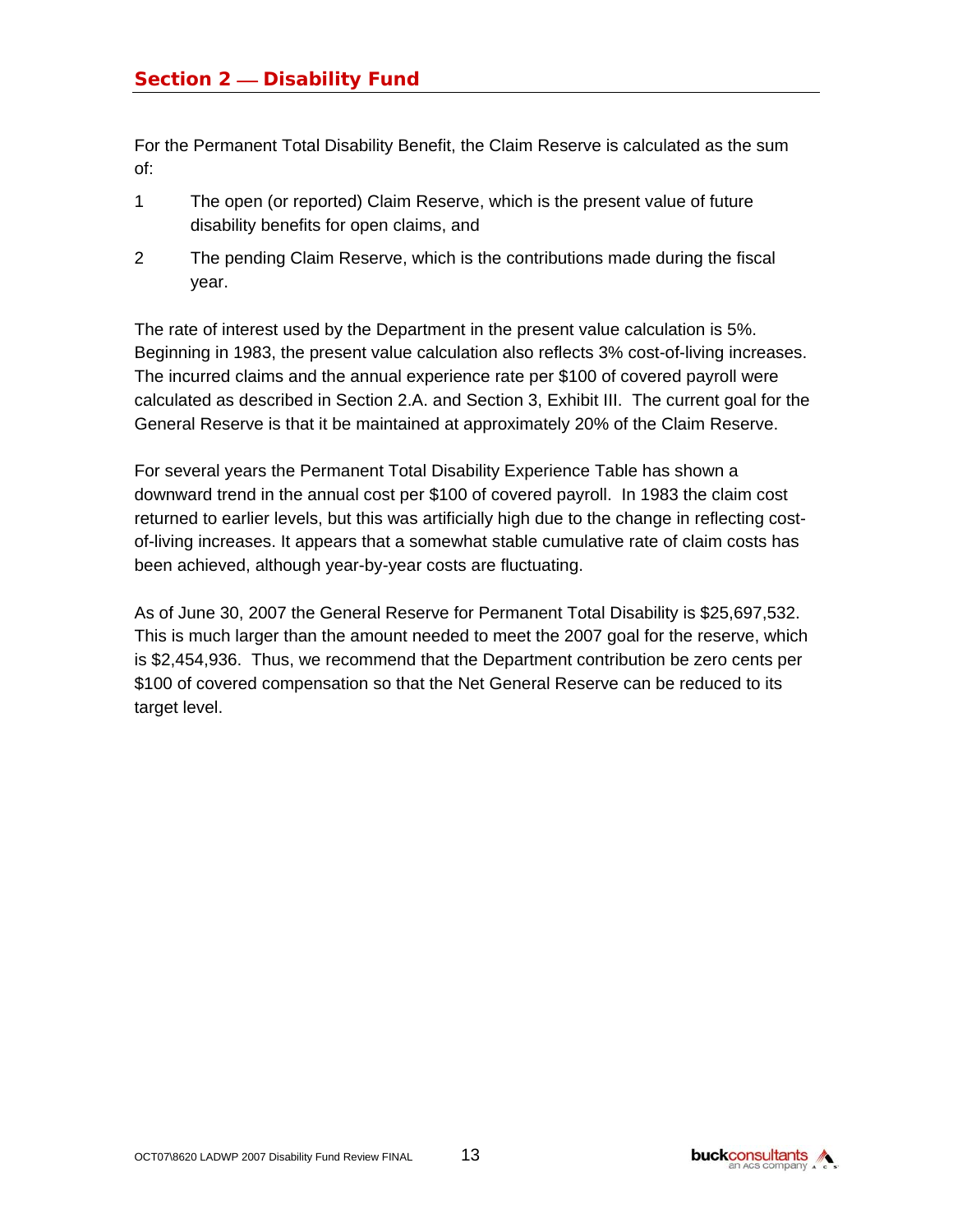| Year<br>Ending<br>June 30 | <b>Estimated</b><br><b>Covered</b><br><b>Payroll</b> | <b>Claims and</b><br><b>Expenses Paid</b> | <b>Claims and</b><br><b>Expenses</b><br>Incurred* | <b>Annual Rate of</b><br><b>Incurred Claims and</b><br><b>Expenses Per \$100</b><br>of Covered Payroll* | <b>Cumulative Rate of</b><br><b>Incurred Claims and</b><br><b>Expenses Per \$100 of</b><br><b>Covered Payroll</b> | General<br>Reserve ** |
|---------------------------|------------------------------------------------------|-------------------------------------------|---------------------------------------------------|---------------------------------------------------------------------------------------------------------|-------------------------------------------------------------------------------------------------------------------|-----------------------|
| 1939                      | \$9,742,000                                          | \$58,699                                  | \$87,711                                          | $\overline{\$}$ .90                                                                                     | \$.90                                                                                                             | 13,604<br>\$          |
| 1940                      | 13,989,000                                           | 85,014                                    | 103,588                                           | .74                                                                                                     | .81                                                                                                               | 56,344                |
| 1941                      | 13,266,000                                           | 89,721                                    | 74,936                                            | .56                                                                                                     | .72                                                                                                               | 122,383               |
| 1942                      | 13,306,000                                           | 109,058                                   | 91,896                                            | .69                                                                                                     | .71                                                                                                               | 175,539               |
| 1943                      | 12,574,000                                           | 120,837                                   | 74,067                                            | .59                                                                                                     | .69                                                                                                               | 219,667               |
| 1944                      | 12,319,000                                           | 58,699                                    | 83,340                                            | .68                                                                                                     | .69                                                                                                               | 252,063               |
| 1945                      | 12,309,000                                           | 85,014                                    | 146,059                                           | 1.19                                                                                                    | .76                                                                                                               | 218,072               |
| 1946                      | 15,152,000                                           | 89,721                                    | 241,219                                           | 1.59                                                                                                    | .88                                                                                                               | 111,847               |
| 1947                      | 19,836,000                                           | 109,058                                   | 270,398                                           | 1.36                                                                                                    | .96                                                                                                               | 18,764                |
| 1948                      | 23,235,000                                           | 120,837                                   | 175,320                                           | .75                                                                                                     | .93                                                                                                               | 80,980                |
| 1949                      | 27,275,000                                           | 136,224                                   | 133,200                                           | .49                                                                                                     | .86                                                                                                               | 233,675               |
| 1950                      | 29,974,000                                           | 138,210                                   | 96,082                                            | .32                                                                                                     | .78                                                                                                               | 458,989               |
| 1951                      | 29,990,000                                           | 135,367                                   | 144,943                                           | .48                                                                                                     | .74                                                                                                               | 632,438               |
| 1952                      | 37,565,000                                           | 134,551                                   | 11,043                                            | .03                                                                                                     | .64                                                                                                               | 1,044,175             |
| 1953                      | 40.464.000                                           | 156,803                                   | 403,365                                           | 1.00                                                                                                    | .76                                                                                                               | 1,055,235             |
| 1954                      | 44,971,000                                           | 184,131                                   | 166,033                                           | .37                                                                                                     | .64                                                                                                               | 1,316,150             |
| 1955                      | 49,389,000                                           | 192,397                                   | 234,939                                           | .48                                                                                                     | .62                                                                                                               | 1,547,758             |
| 1956                      | 50,836,000                                           | 179,587                                   | 14,956                                            | .03                                                                                                     | .56                                                                                                               | 2,021,772             |
| 1957                      | 52,720,000                                           | 180,814                                   | 249,641                                           | .47                                                                                                     | .55                                                                                                               | 2,157,769             |
| 1958                      | 58,829,000                                           | 152,089                                   | 33,695                                            | .06                                                                                                     | .50                                                                                                               | 2,560,220             |
| 1959                      | 61,495,000                                           | 146.785                                   | 381,672                                           | .62                                                                                                     | .51                                                                                                               | 2,615,720             |
| 1960                      | 64,964,000                                           | 187,826                                   | 367,442                                           | .57                                                                                                     | .52                                                                                                               | 2,572,558             |
| 1961                      | 67,012,000                                           | 216,655                                   | 509,906                                           | .76                                                                                                     | .54                                                                                                               | 2,394,036             |
| 1962                      | 71,708,000                                           | 230,601                                   | 205,588                                           | .29                                                                                                     | .52                                                                                                               | 2,526,768             |
| 1963                      | 77.236.000                                           | 227,517                                   | 327,404                                           | .42                                                                                                     | .51                                                                                                               | 2.560.680             |

#### **F. Permanent Total Disability Experience Table**

\* Reflects credit of interest earnings on Claim Reserves but not on the General Reserve.<br>\*\* Provided by Retirement Office

\*\* Provided by Retirement Office.

\*\*\* This rate is artificially high due to the introduction of cost-of-living increases in the Claim Reserve Calculation.

\*\*\*\* Average of rates for last 20 years.

Note: Starting in 1987, expenses are not included.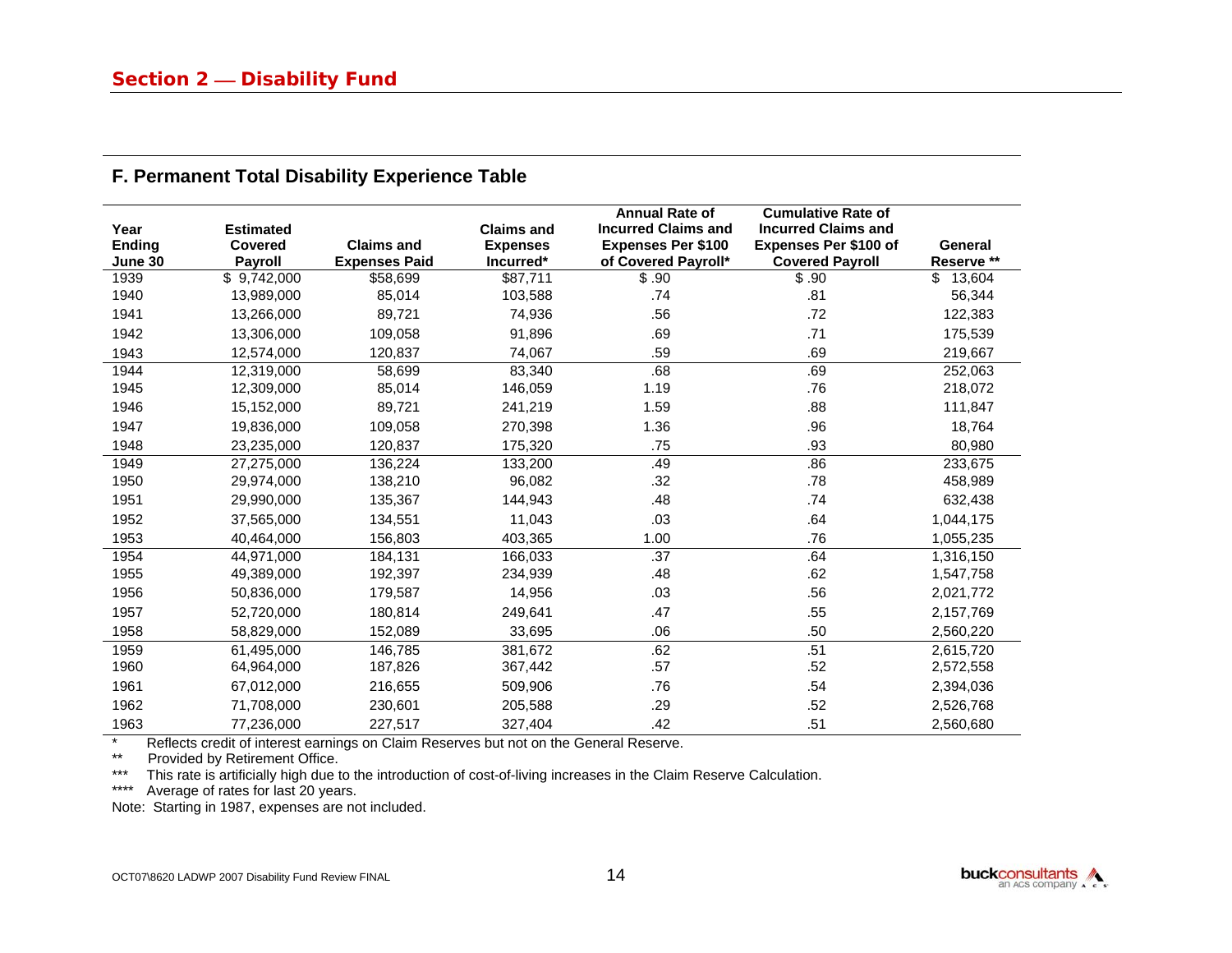| Year<br><b>Ending</b><br>June 30 | <b>Estimated</b><br>Covered<br><b>Payroll</b> | <b>Claims and</b><br><b>Expenses Paid</b> | <b>Claims and</b><br><b>Expenses</b><br>Incurred* | <b>Annual Rate of</b><br><b>Incurred Claims and</b><br><b>Expenses Per \$100</b><br>of Covered Payroll* | <b>Cumulative Rate of</b><br><b>Incurred Claims and</b><br><b>Expenses Per \$100 of</b><br><b>Covered Payroll</b> | <b>General</b><br>Reserve** |
|----------------------------------|-----------------------------------------------|-------------------------------------------|---------------------------------------------------|---------------------------------------------------------------------------------------------------------|-------------------------------------------------------------------------------------------------------------------|-----------------------------|
| 1964                             | \$82,455,000                                  | \$240,242                                 | \$319,583                                         | \$<br>.39                                                                                               | \$.50                                                                                                             | $\sqrt{$2,624,717}$         |
| 1965                             | 86,833,000                                    | 248,687                                   | 291,596                                           | .34                                                                                                     | .48                                                                                                               | 2,736,710                   |
| 1966                             | 91,488,000                                    | 277,855                                   | 395,424                                           | .43                                                                                                     | .48                                                                                                               | 2,763,324                   |
| 1967                             | 96,225,000                                    | 286,761                                   | 202,661                                           | .21                                                                                                     | .46                                                                                                               | 3,009,729                   |
| 1968                             | 101,556,000                                   | 298,893                                   | 401,943                                           | .40                                                                                                     | .46                                                                                                               | 3,079,294                   |
| 1969                             | 109,554,000                                   | 334,656                                   | 731,158                                           | .67                                                                                                     | .47                                                                                                               | 2,840,069                   |
| 1970                             | 120,246,000                                   | 374,358                                   | 729,926                                           | .61                                                                                                     | .48                                                                                                               | 2,446,761                   |
| 1971                             | 130,096,000                                   | 376,744                                   | 245,854                                           | .19                                                                                                     | .46                                                                                                               | 2,561,379                   |
| 1972                             | 138,857,000                                   | 446,816                                   | 1,012,405                                         | .73                                                                                                     | .48                                                                                                               | 1,902,860                   |
| 1973                             | 143,308,000                                   | 502,274                                   | 930,350                                           | .65                                                                                                     | .49                                                                                                               | 1,283,193                   |
| 1974                             | 146,886,000                                   | 582,628                                   | 1,244,725                                         | .85                                                                                                     | .52                                                                                                               | 651,223                     |
| 1975                             | 156,760,000                                   | 682,830                                   | 1,483,906                                         | .95                                                                                                     | .54                                                                                                               | (214, 183)                  |
| 1976                             | 164,183,000                                   | 761,200                                   | 1,332,986                                         | .81                                                                                                     | .56                                                                                                               | (644, 432)                  |
| 1977                             | 165,224,000                                   | 867,586                                   | 1,629,326                                         | .99                                                                                                     | .59                                                                                                               | (1,348,628)                 |
| 1978                             | 171,767,000                                   | 920,799                                   | 1,042,386                                         | .61                                                                                                     | .59                                                                                                               | (1,432,449)                 |
| 1979                             | 176,576,000                                   | 907.163                                   | 972,121                                           | .55                                                                                                     | .59                                                                                                               | 1,348,852                   |
| 1980                             | 177,340,000                                   | 912,703                                   | 837,008                                           | .47                                                                                                     | .58                                                                                                               | 1,887,689                   |
| 1981                             | 202,994,000                                   | 1,006,200                                 | 369,334                                           | .18                                                                                                     | .55                                                                                                               | 2,750,719                   |
| 1982                             | 245,580,000                                   | 946,778                                   | 29,798                                            | .01                                                                                                     | .51                                                                                                               | 4,404,597                   |
| 1983                             | 274,629,000                                   | 978,647                                   | 1,755,073                                         | $.64***$                                                                                                | .52                                                                                                               | 4,534,031                   |
| 1984                             | 288,289,000                                   | 1,000,319                                 | 725,141                                           | .21                                                                                                     | .50                                                                                                               | 5,879,532                   |
| 1985                             | 310,360,000                                   | 1,006,631                                 | 591,410                                           | .19                                                                                                     | .48                                                                                                               | 7,623,235                   |
| 1986                             | 321,523,000                                   | 974,376                                   | 569,547                                           | .18                                                                                                     | .46                                                                                                               | 9,284,884                   |
| 1987                             | 360,072,000                                   | 901,033                                   | 121,268                                           | .03                                                                                                     | .45                                                                                                               | 11,090,748                  |
| 1988                             | 401,029,000                                   | 946,468                                   | 840.245                                           | .21                                                                                                     | .44                                                                                                               | 13,253,261                  |

### **F. Permanent Total Disability Experience Table (continued)**

\* Reflects credit of interest earnings on Claim Reserves but not on the General Reserve.<br>\*\* Provided by Retirement Office

\*\* Provided by Retirement Office.<br>\*\*\* This rate is artificially high due to

This rate is artificially high due to the introduction of cost-of-living increases in the Claim Reserve Calculation.

\*\*\*\* Average of rates for last 20 years.

Note: Starting in 1987, expenses are not included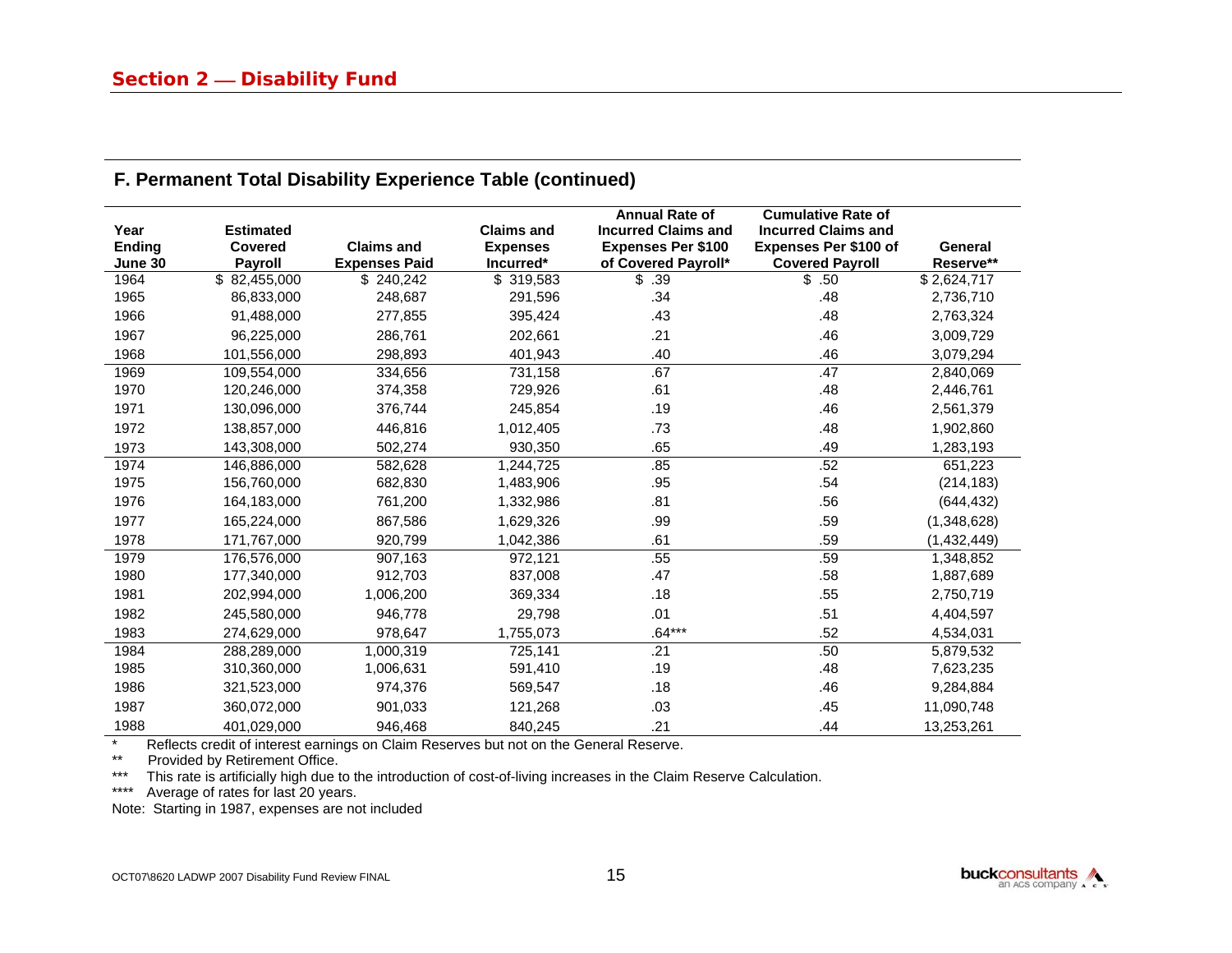| Year<br>Ending<br>June 30 | <b>Estimated</b><br>Covered<br><b>Payroll</b> | <b>Claims and</b><br><b>Expenses Paid</b> | <b>Claims and</b><br><b>Expenses</b><br>Incurred* | <b>Annual Rate of</b><br><b>Incurred Claims and</b><br><b>Expenses Per \$100</b><br>of Covered Payroll | <b>Cumulative Rate of</b><br><b>Incurred Claims and</b><br><b>Expenses Per \$100 of</b><br><b>Covered Payroll</b> | General<br>Reserve** |
|---------------------------|-----------------------------------------------|-------------------------------------------|---------------------------------------------------|--------------------------------------------------------------------------------------------------------|-------------------------------------------------------------------------------------------------------------------|----------------------|
| 1989                      | \$394,084,000                                 | \$1,024,870                               | \$1,563,694                                       | .40<br>\$                                                                                              | $.47***$<br>\$                                                                                                    | \$13,929,718         |
| 1990                      | 411,248,000                                   | 1,038,907                                 | 594,815                                           | .14                                                                                                    | .45****                                                                                                           | 15,723,997           |
| 1991                      | 405,132,000                                   | 1,046,404                                 | 739,845                                           | .18                                                                                                    | .45****                                                                                                           | 18,108,405           |
| 1992                      | 472,984,000                                   | 1,054,203                                 | 989,998                                           | .21                                                                                                    | $.42***$                                                                                                          | 20,483,790           |
| 1993                      | 464,000,000                                   | 1,102,722                                 | 1,652,617                                         | .36                                                                                                    | $.41***$                                                                                                          | 21,843,275           |
| 1994                      | 470,000,000                                   | 1,058,778                                 | 320,344                                           | .07                                                                                                    | $.37***$                                                                                                          | 24,150,799           |
| 1995                      | 515,122,000                                   | 1,059,537                                 | 1,506,726                                         | .29                                                                                                    | .34****                                                                                                           | 25,312,906           |
| 1996                      | 456,604,000                                   | 1,027,066                                 | 1,230,694                                         | .27                                                                                                    | $.27***$                                                                                                          | 26,514,847           |
| 1997                      | 460,540,000                                   | 930,321                                   | 1,166,197                                         | .25                                                                                                    | $.27***$                                                                                                          | 28,156,245           |
| 1998                      | 432,750,000                                   | 1,022,029                                 | 839,204                                           | .19                                                                                                    | $.25***$                                                                                                          | 30,206,085           |
| 1999                      | 355,148,948                                   | 944,740                                   | 1,257,860                                         | .35                                                                                                    | $.24***$                                                                                                          | 32,320,298           |
| 2000                      | 369,509,233                                   | 1,023,333                                 | 1,336,453                                         | .36                                                                                                    | $.24***$                                                                                                          | 22,231,871           |
| 2001                      | 403,265,472                                   | 1,037,601                                 | 681,004                                           | .17                                                                                                    | $.24***$                                                                                                          | 24,428,829           |
| 2002                      | 430,397,884                                   | 1,107,061                                 | 2,760,650                                         | .64                                                                                                    | $.27***$                                                                                                          | 23,552,296           |
| 2003                      | 472,432,303                                   | 1,154,061                                 | 1,451,604                                         | .31                                                                                                    | $.25***$                                                                                                          | 24,159,068           |
| 2004                      | 522,227,280                                   | 1,235,285                                 | 2,557,099                                         | .49                                                                                                    | $.26***$                                                                                                          | 23,211,839           |
| 2005                      | 554,839,816                                   | 1,344,393                                 | 1,237,126                                         | .22                                                                                                    | $.26***$                                                                                                          | 25,396,120           |
| 2006                      | 574,315,572                                   | 1,416,598                                 | 684,738                                           | .12                                                                                                    | $.26***$                                                                                                          | 26,438,032           |
| 2007                      | 604,514,525                                   | 1,493,732                                 | 2,624,785                                         | .43                                                                                                    | $.28***$                                                                                                          | 25,697,532           |

#### **F. Permanent Total Disability Experience Table (continued)**

\* Provided by Retirement Office.<br>\*\* Peflects credit of interest earning

\*\* Reflects credit of interest earnings on Claim Reserves but not on the General Reserve.<br>\*\*\* This rate is artificially bigh due to the introduction of cost-of-living increases in the Claim

\*\*\* This rate is artificially high due to the introduction of cost-of-living increases in the Claim Reserve Calculation.<br>\*\*\*\* Average of rates for last 20 years.

Average of rates for last 20 years.

Note: Starting in 1987, expenses are not included.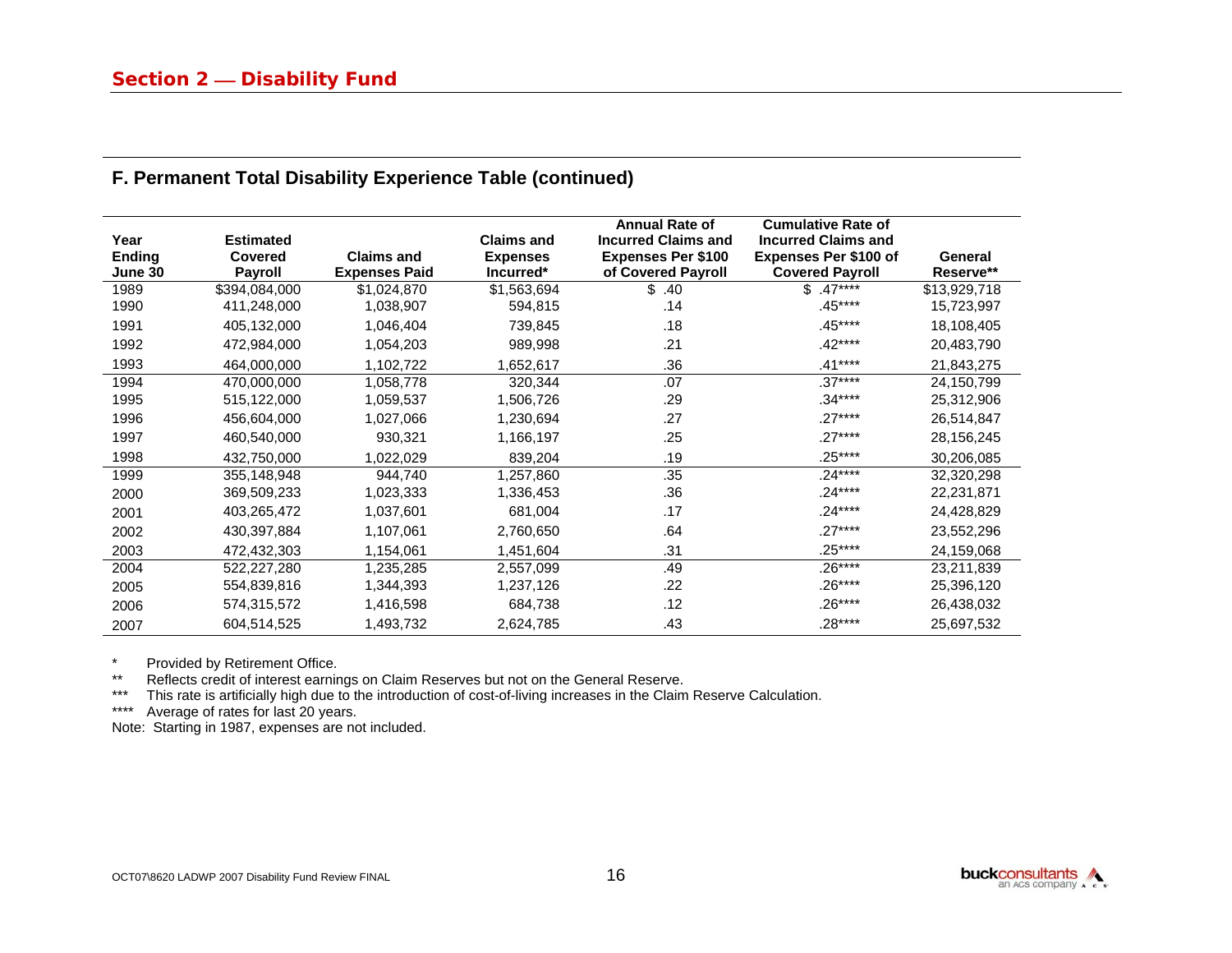#### **G. Permanent Total Disability Benefits Reserve**

The Total Reserve for the Permanent and Total Disability Benefits is \$38.0 million and the required Claim Reserve is \$12.3 million as of July 1, 2007. As a result, the General Reserve is a positive \$25.7 million.

|                                                  | <b>Total Reserves</b>          |                                |                                                      |                                    |                                |                                                       |                                |                                |                                               |
|--------------------------------------------------|--------------------------------|--------------------------------|------------------------------------------------------|------------------------------------|--------------------------------|-------------------------------------------------------|--------------------------------|--------------------------------|-----------------------------------------------|
|                                                  |                                | 2006                           |                                                      | 2007                               |                                |                                                       | 2008 (estimated)               |                                |                                               |
|                                                  | Total<br>Reserve<br><u>(A)</u> | Claim<br>Reserve<br><u>(B)</u> | <b>Net</b><br>General<br>Reserve<br>$(C): (A) + (B)$ | <b>Total Reserve</b><br><u>(D)</u> | Claim<br>Reserve<br><u>(E)</u> | <b>Net</b><br>General<br>Reserve<br>$(F)$ : (D) + (E) | Total<br>Reserve<br><u>(G)</u> | Claim<br>Reserve<br><u>(H)</u> | Net<br>General<br>Reserve<br>$(I): (G) + (H)$ |
| Reserve, BOY                                     | \$37,271,605                   | \$(11, 875, 485)               | \$25,396,120                                         | \$37,581,657                       | \$(11, 143, 625)               | \$26,438,032                                          | \$37,972,210                   | \$(12,274,678)                 | \$25,697,532                                  |
| <b>Contributions Made</b>                        | 197,458                        |                                |                                                      | 199,223                            |                                |                                                       | 199,223                        |                                |                                               |
| <b>Sub Total</b>                                 | 37,469,063                     |                                |                                                      | 37,780,880                         |                                |                                                       | 38,171,433                     |                                |                                               |
| <b>Benefits Paid</b>                             | (1,416,598)                    |                                |                                                      | (1,493,732)                        |                                |                                                       | (1,493,732)                    |                                |                                               |
| <b>Balance forward</b>                           | 36,052,465                     |                                |                                                      | 36,287,148                         |                                |                                                       | 36,677,701                     |                                |                                               |
| <b>Interest on Mean</b><br><b>Balance</b>        | 1,529,192                      |                                |                                                      | 1,685,062                          |                                |                                                       | 0                              |                                |                                               |
| Reserve, EOY<br>* Provided by Retirement Office. | \$37,581,657                   | \$(11, 143, 625)               | \$26,438,032                                         | \$37,972,210                       | \$(12,274,678)                 | \$25,697,532                                          | \$36,677,701                   | \$(12,274,678)                 | \$24,403,023                                  |

|                                    |              | <b>Claim Reserves</b> |                  |
|------------------------------------|--------------|-----------------------|------------------|
|                                    | 2006         | 2007                  | 2008 (estimated) |
| Present Value - PTD Report Cases   | \$10,946,167 | \$10,946,167          | \$10,946,167     |
| Pending = This Years Contributions | 197,458      | 199.223               | 199,223          |
| Required PTD Claim Reserve         | 11,143,625   | 11,145,390            | 11,145,390       |

\* Provided by Retirement Office.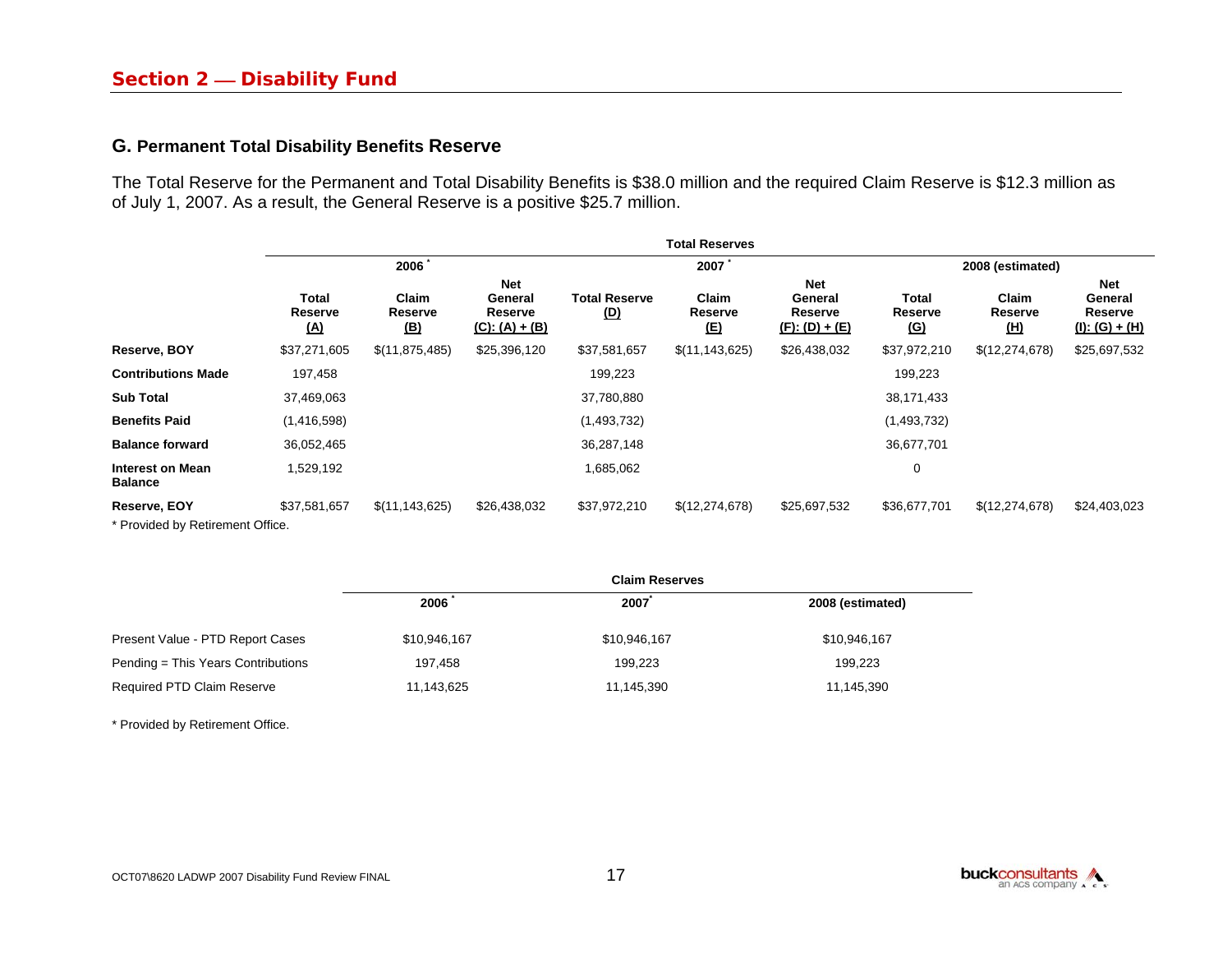# **Section 3 Actuarial Assumptions, Methods and Plan Provisions**

### **EXHIBIT I**

#### **Actuarial Assumptions and Actuarial Cost Method Used for Temporary and Extended Temporary Disability Benefit**

| <b>Plan Year</b>                    | July 1 through June 30.                                                                                                                                                                                                                                                       |
|-------------------------------------|-------------------------------------------------------------------------------------------------------------------------------------------------------------------------------------------------------------------------------------------------------------------------------|
| <b>Definition of Active Member</b>  | First day of biweekly payroll period following employment<br>for new Department employees or immediately following<br>transfer from other City departments.                                                                                                                   |
| <b>Covered Payroll</b>              | \$604.5 million for 2006-2007. \$574.3 million for the 2005-<br>2006 plan year                                                                                                                                                                                                |
| <b>Net Investment Return</b>        | $5.00\%$ .                                                                                                                                                                                                                                                                    |
| <b>Member Contribution Rate</b>     | Employees start contributing on the first day of the payroll<br>period following the completion of 26 continuous weeks of<br>Department and/or City service at the rate of \$1.00 for<br>each biweekly payroll period.                                                        |
| <b>Department Contribution Rate</b> | Rate recommended by Board's Actuary multiplied by the<br>total monthly equivalent of Compensation.                                                                                                                                                                            |
| <b>Funding Method</b>               | Annual contributions equal the present value of all future<br>disability payments for those expected to become disabled<br>during the year with a further adjustment for interest<br>credited to the reserves. Subject to modification by the<br>Department's funding policy. |
| <b>Funding Policy</b>               | A contribution rate to reach a target General Reserve<br>equal to 20% of the Claim Reserve at the end of ten years<br>from June 30, 1998.                                                                                                                                     |

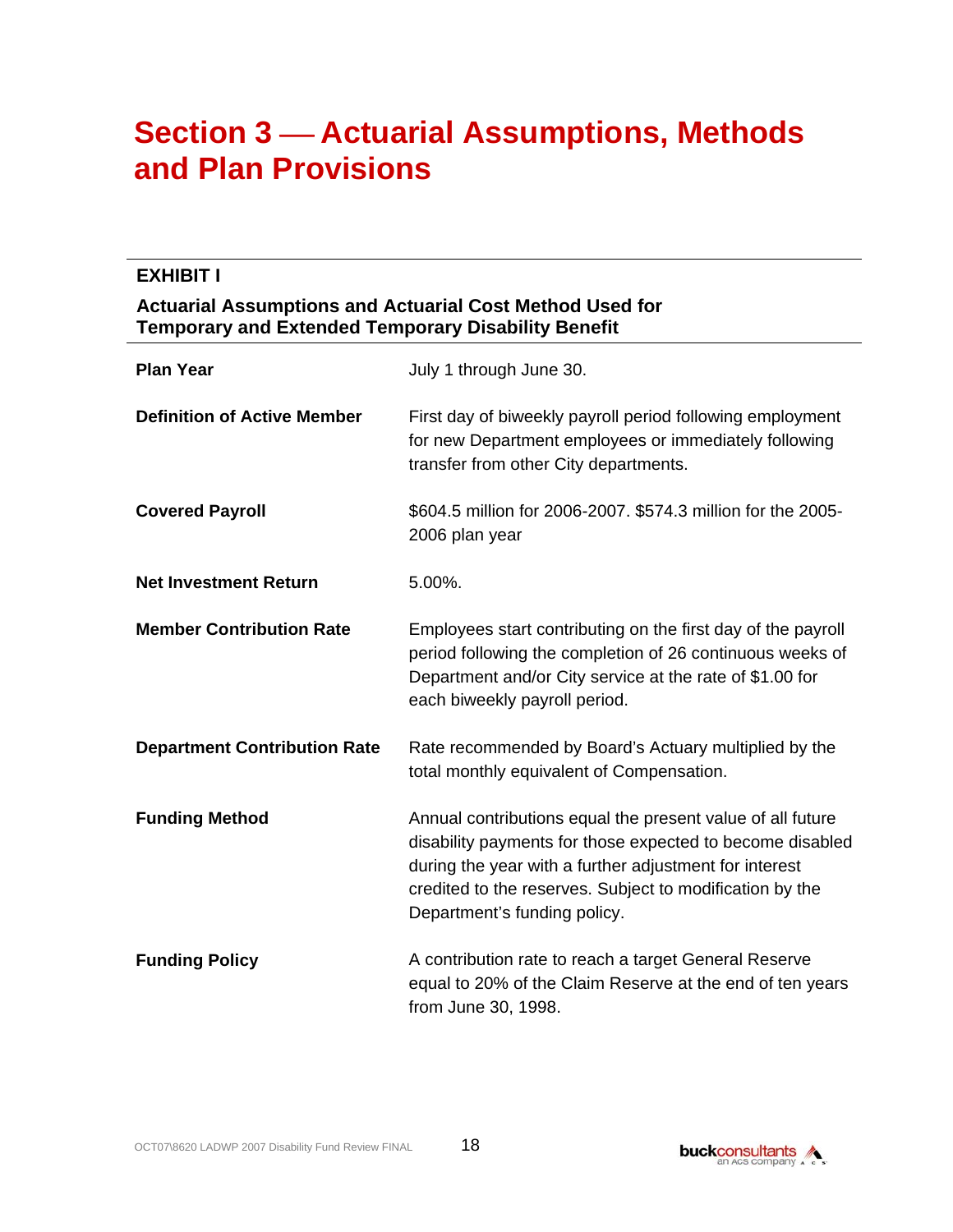## **Section 3 — Actuarial Assumptions, Methods and Plan Provisions**

## **EXHIBIT I**

## **Actuarial Assumptions and Actuarial Cost Method Used for Temporary and Extended Temporary Disability Benefit (continued)**

| <b>Claim Reserve</b>         | The sum of the Open Claim Reserve and the Pending<br>Claim Reserve.                                                                                                                                                                                                                             |
|------------------------------|-------------------------------------------------------------------------------------------------------------------------------------------------------------------------------------------------------------------------------------------------------------------------------------------------|
| <b>Open Claim Reserve</b>    | The number of open claims times the reserve factor<br>specified in Section IIID(2) of the Plan. The reserve factor<br>was increased to \$4,200 for 2006 and \$4,368 for 2007.<br>These reserve factors are provided by the Retirement<br>Office and accepted by Buck Consultants without audit. |
| <b>Pending Claim Reserve</b> | 1/26 of the total benefits paid during the preceding fiscal<br>year.                                                                                                                                                                                                                            |
| <b>Incurred Claims</b>       | Paid claims for the year plus the increase in Claim<br>Reserves.                                                                                                                                                                                                                                |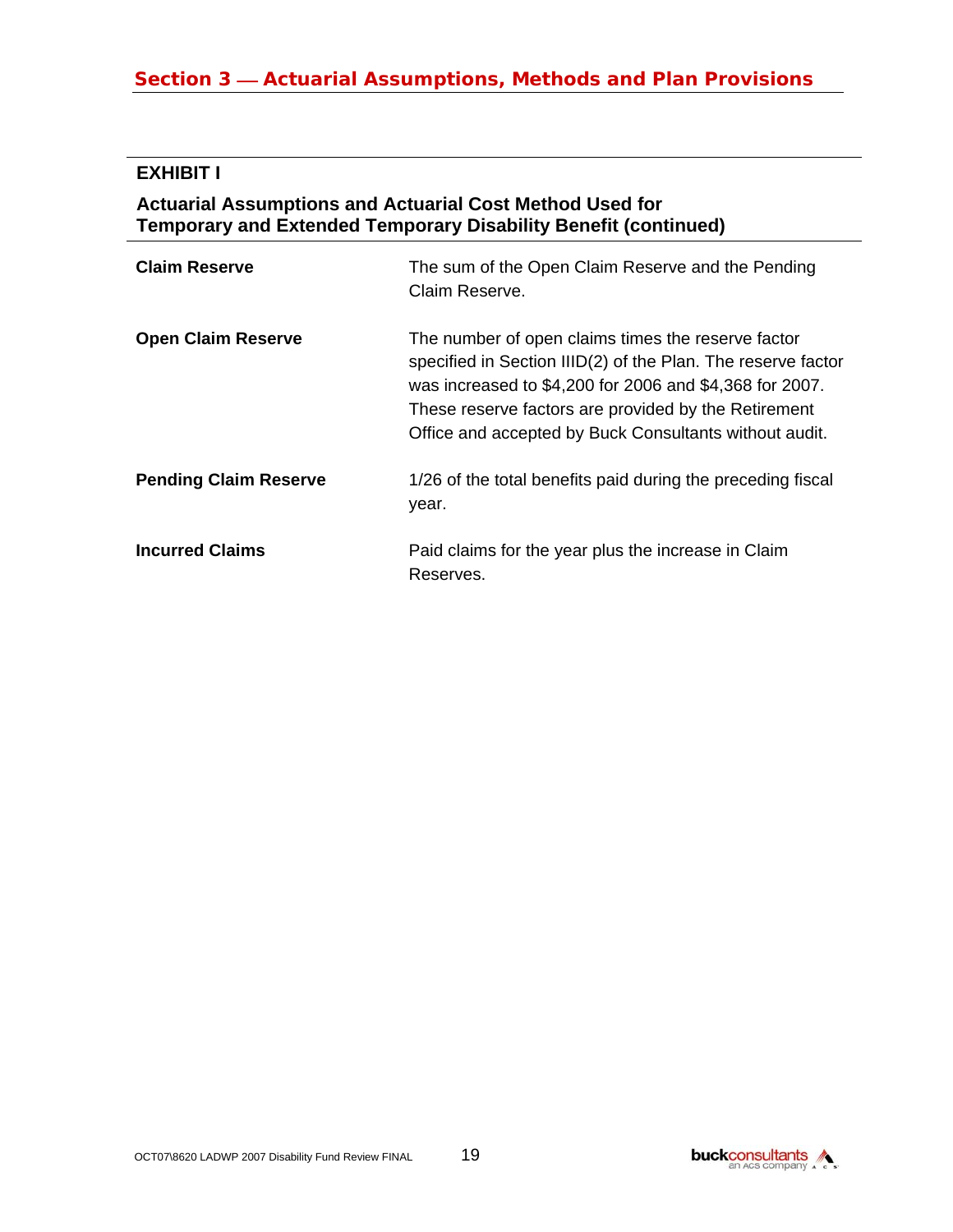### **Section 3 – Actuarial Assumptions, Methods and Plan Provisions**

#### **EXHIBIT II**

#### **Summary of Temporary and Extended Temporary Disability Benefit**

| <b>Age Requirement</b>     | Any age.                                                                                                                                                                                                                    |
|----------------------------|-----------------------------------------------------------------------------------------------------------------------------------------------------------------------------------------------------------------------------|
| <b>Service Requirement</b> | Six months of continuous service.                                                                                                                                                                                           |
| <b>Temporary Benefit</b>   | The biweekly benefit is a percentage of the biweekly<br>compensation payable from the fifteenth day of disability<br>through the end of the twelfth month of disability. The<br>percentage is based on the following table. |

| <b>Period of Continuous Service</b> |           | <b>Maximum Period Payable at Percentage of Compensation</b> |          |          |          |  |
|-------------------------------------|-----------|-------------------------------------------------------------|----------|----------|----------|--|
| <b>Not Less Than</b>                | Less Than | 85%                                                         | 60%      | 50%      | 40%      |  |
| 6 months                            | 3 Years   | 2 Weeks                                                     | 1 Week   | 26 Weeks | 21 Weeks |  |
| 3 Years                             | 5 Years   | 4 Weeks                                                     | 2 Weeks  | 26 Weeks | 18 Weeks |  |
| 5 Years                             | 10 Years  | 6 Weeks                                                     | 3 Weeks  | 26 Weeks | 15 Weeks |  |
| 10 Years                            | 15 Years  | 18 Weeks                                                    | 10 Weeks | 22 Weeks | --       |  |
| 15 Years                            | 20 Years  | 20 Weeks                                                    | 12 Weeks | 18 Weeks | --       |  |
| 20 Years                            | 25 Years  | 22 Weeks                                                    | 14 Weeks | 14 Weeks | --       |  |
| 25 Years                            | 30 Years  | 24 Weeks                                                    | 16 Weeks | 10 Weeks | --       |  |
| 30 Years                            | 35 Years  | 26 Weeks                                                    | 18 Weeks | 6 Weeks  | --       |  |
| 35 Years                            |           | 28 Weeks                                                    | 20 Weeks | 2 Weeks  | --       |  |

#### **Extended Disability Requirements**

Received 50 weeks of Temporary Disability Benefits and is not eligible for Permanent Total Disability.

**Extended Disability Benefit** The biweekly benefit is 33-1/3 percent of biweekly compensation payable from the end of the twelfth month of disability through the twenty-fourth month of disability. However, if a member qualifies for Permanent Total Disability while such member is receiving Extended Temporary Disability Benefits, such benefits shall be terminated and the member shall receive the Permanent Total Disability Benefits to which he/she is entitled.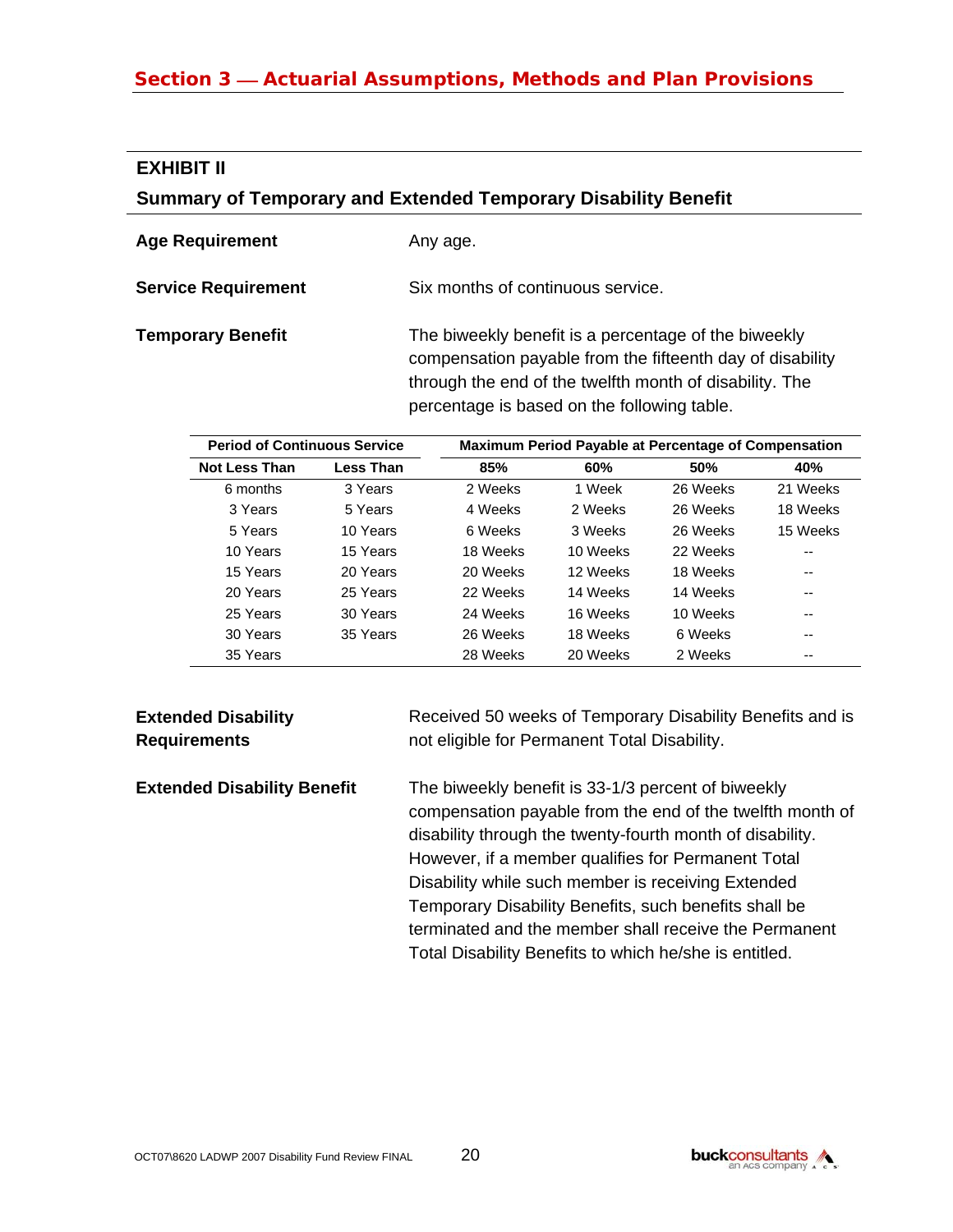#### **EXHIBIT III**

#### **Actuarial Assumptions and Actuarial Cost Method Used for Permanent Total Disability Benefit**

| <b>Plan Year</b>                    | July 1 through June 30.                                                                                                                                                                                                                                                       |
|-------------------------------------|-------------------------------------------------------------------------------------------------------------------------------------------------------------------------------------------------------------------------------------------------------------------------------|
| <b>Definition of Active Member</b>  | First day of biweekly payroll period following employment<br>for new Department employees or immediately following<br>transfer from other City departments.                                                                                                                   |
| <b>Covered Payroll</b>              | \$604.5 million for the 2006-2007 plan year and \$574.3<br>million for 2005-2006.                                                                                                                                                                                             |
| <b>Net Investment Return</b>        | 5.00%.                                                                                                                                                                                                                                                                        |
| <b>Consumer Price Index</b>         | Increase of 4.0% per year, benefit increases due to<br>inflation subject to 3.0% maximum.                                                                                                                                                                                     |
| <b>Mortality</b>                    | Based on plan experience.                                                                                                                                                                                                                                                     |
| <b>Member Contribution Rate</b>     | Employees start contributing on the first day of the payroll<br>period following the completion of 26 continuous weeks of<br>Department and/or City service at the rate of \$1.00 for<br>each biweekly payroll period.                                                        |
| <b>Department Contribution Rate</b> | Rate recommended by Board's Actuary multiplied by the<br>total monthly equivalent of compensation.                                                                                                                                                                            |
| <b>Funding Method</b>               | Annual contributions equal the present value of all future<br>disability payments for those expected to become disabled<br>during the year with a further adjustment for interest<br>credited to the reserves. Subject to modification by the<br>Department's funding policy. |
| <b>Funding Policy</b>               | A contribution rate to maintain a target General Reserve<br>equal to 20% of the Claim Reserve.                                                                                                                                                                                |

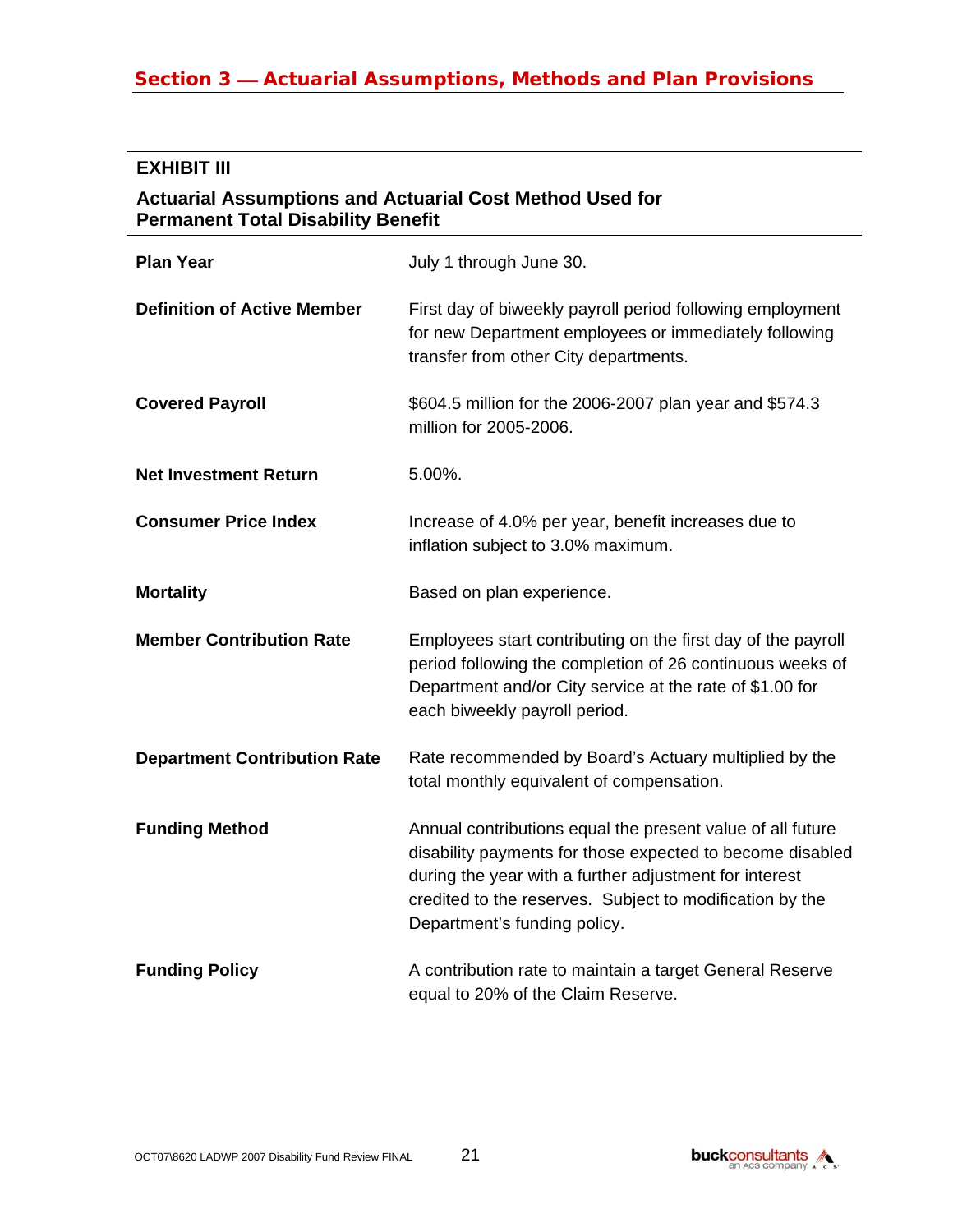## **Section 3 — Actuarial Assumptions, Methods and Plan Provisions**

#### **EXHIBIT III**

#### **Actuarial Assumptions and Actuarial Cost Method Used for Permanent Total Disability Benefit (continued)**

| <b>Claim Reserve</b>         | The sum of the Open Claim Reserve and the Pending<br>Claim Reserve. |
|------------------------------|---------------------------------------------------------------------|
| <b>Open Claim Reserve</b>    | The present value of future disability benefits for open<br>claims. |
| <b>Pending Claim Reserve</b> | Contributions made during the fiscal year.                          |
| <b>Incurred Claims</b>       | Paid claims for the year plus the increase in Claim<br>Reserves.    |

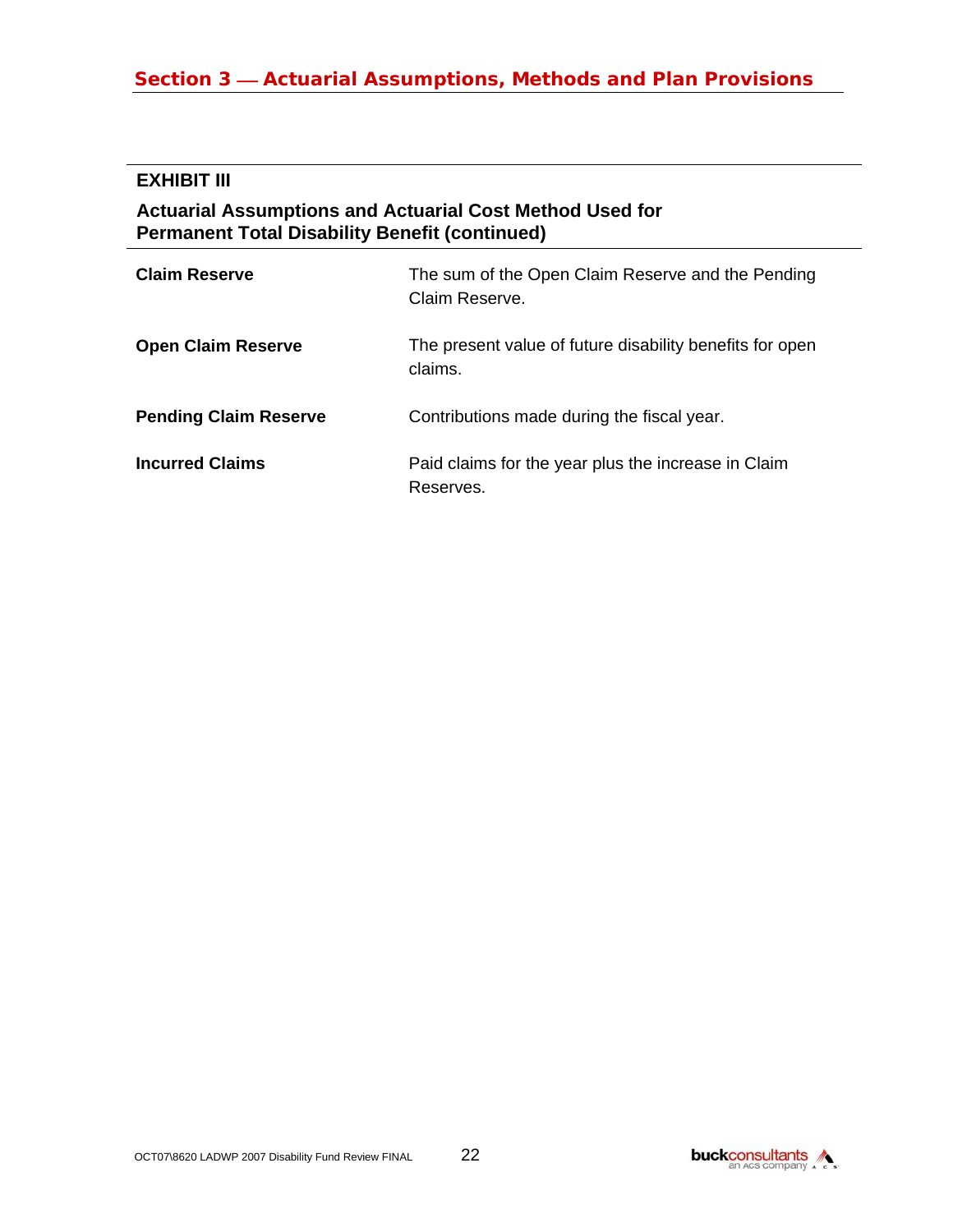# **Section 3 – Actuarial Assumptions, Methods and Plan Provisions**

### **EXHIBIT IV**

|  | <b>Summary of Permanent Total Disability Benefit</b> |  |  |
|--|------------------------------------------------------|--|--|
|  |                                                      |  |  |

| <b>Age Requirement</b>     | Any age.                                                                                                                                                                                                                                                                                                                                                                                                                                                                                                                                                                      |
|----------------------------|-------------------------------------------------------------------------------------------------------------------------------------------------------------------------------------------------------------------------------------------------------------------------------------------------------------------------------------------------------------------------------------------------------------------------------------------------------------------------------------------------------------------------------------------------------------------------------|
| <b>Service Requirement</b> | Six months of continuous service.                                                                                                                                                                                                                                                                                                                                                                                                                                                                                                                                             |
| <b>Other Requirements</b>  | Received 50 weeks of Temporary Disability Benefits and<br>satisfies the rules for Permanent Total Disability.                                                                                                                                                                                                                                                                                                                                                                                                                                                                 |
| <b>Monthly Benefit</b>     | The monthly benefit is 40% of the monthly compensation<br>payable from the end of the twelfth month of disability (or<br>later if benefits are payable under the extended temporary<br>disability benefit) until the first day of the calendar month<br>following the sixty-fifth birthday. If Permanent Total<br>Disability Benefits commence after the member's sixtieth<br>birthday, the benefit is payable for 60 months. Permanent<br>Total Disability Benefits are subject to annual cost-of-living<br>adjustments, based on the CPI up to a maximum of 3%<br>per year. |

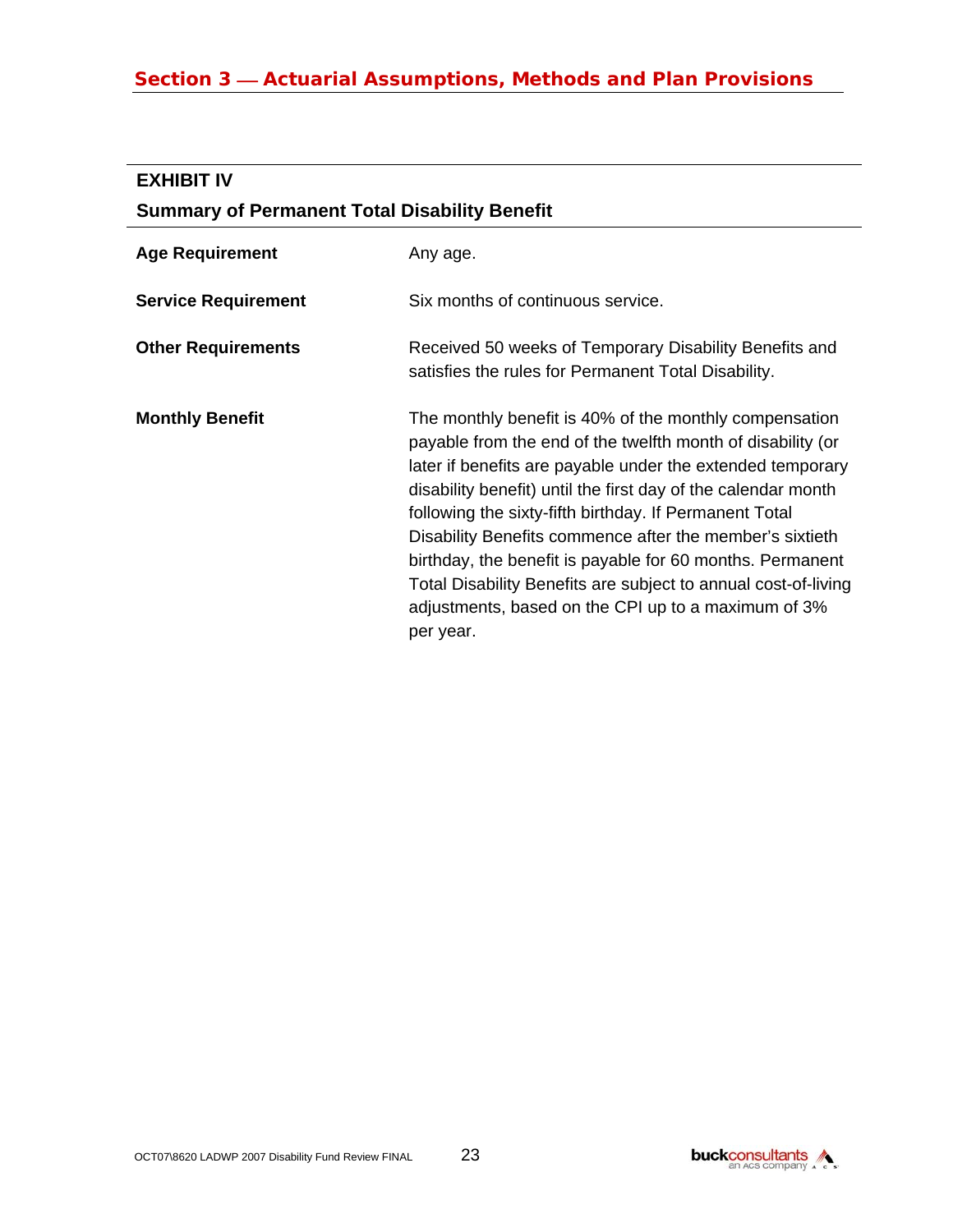## **Section 3 — Actuarial Assumptions, Methods and Plan Provisions**

#### **EXHIBIT V**

#### **Actuarial Assumptions and Actuarial Cost Method Used for Supplemental Industrial Disability Benefit**

| <b>Plan Year</b>                    | July 1 through June 30.                                                                                                                                     |
|-------------------------------------|-------------------------------------------------------------------------------------------------------------------------------------------------------------|
| <b>Definition of Active Member</b>  | First day of biweekly payroll period following employment<br>for new Department employees or immediately following<br>transfer from other City departments. |
| <b>Covered Payroll</b>              | \$604.5 million for the 2006-2007 plan year and \$574.3<br>million for 2005-2006.                                                                           |
| <b>Net Investment Return</b>        | 5.00%.                                                                                                                                                      |
| <b>Member Contribution Rate</b>     | None.                                                                                                                                                       |
| <b>Department Contribution Rate</b> | Funded on a cash basis.                                                                                                                                     |
| <b>Funding Method</b>               | Pay as you go.                                                                                                                                              |
| <b>Funding Policy</b>               | Funded on a cash basis.                                                                                                                                     |
| <b>Claim Reserve</b>                | None.                                                                                                                                                       |
| <b>Open Claim Reserve</b>           | None.                                                                                                                                                       |
| <b>Pending Claim Reserve</b>        | None.                                                                                                                                                       |
| <b>Incurred Claims</b>              | Paid claims for the year.                                                                                                                                   |